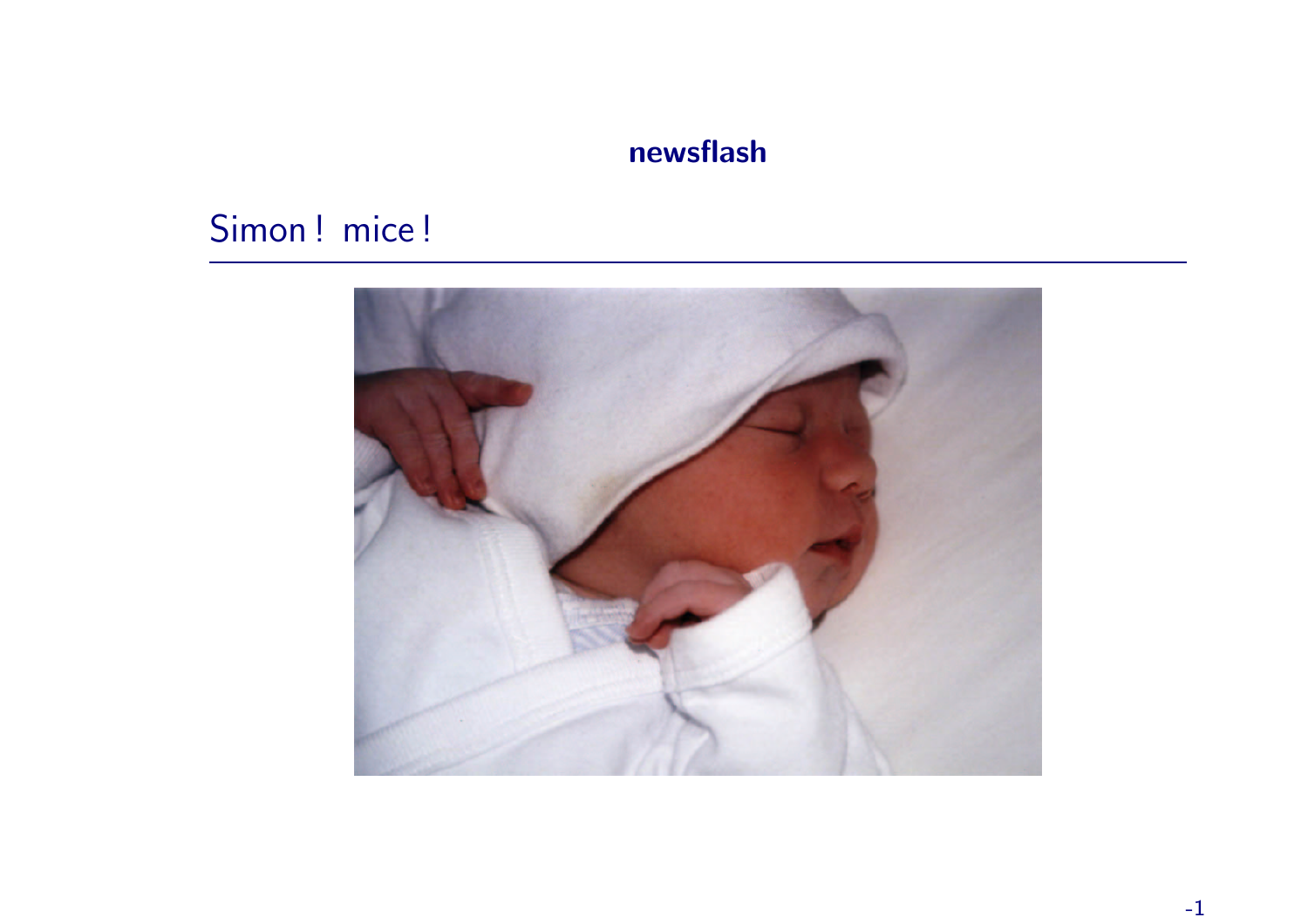# inductive predicates

### logical verification

week 5 2004 10 06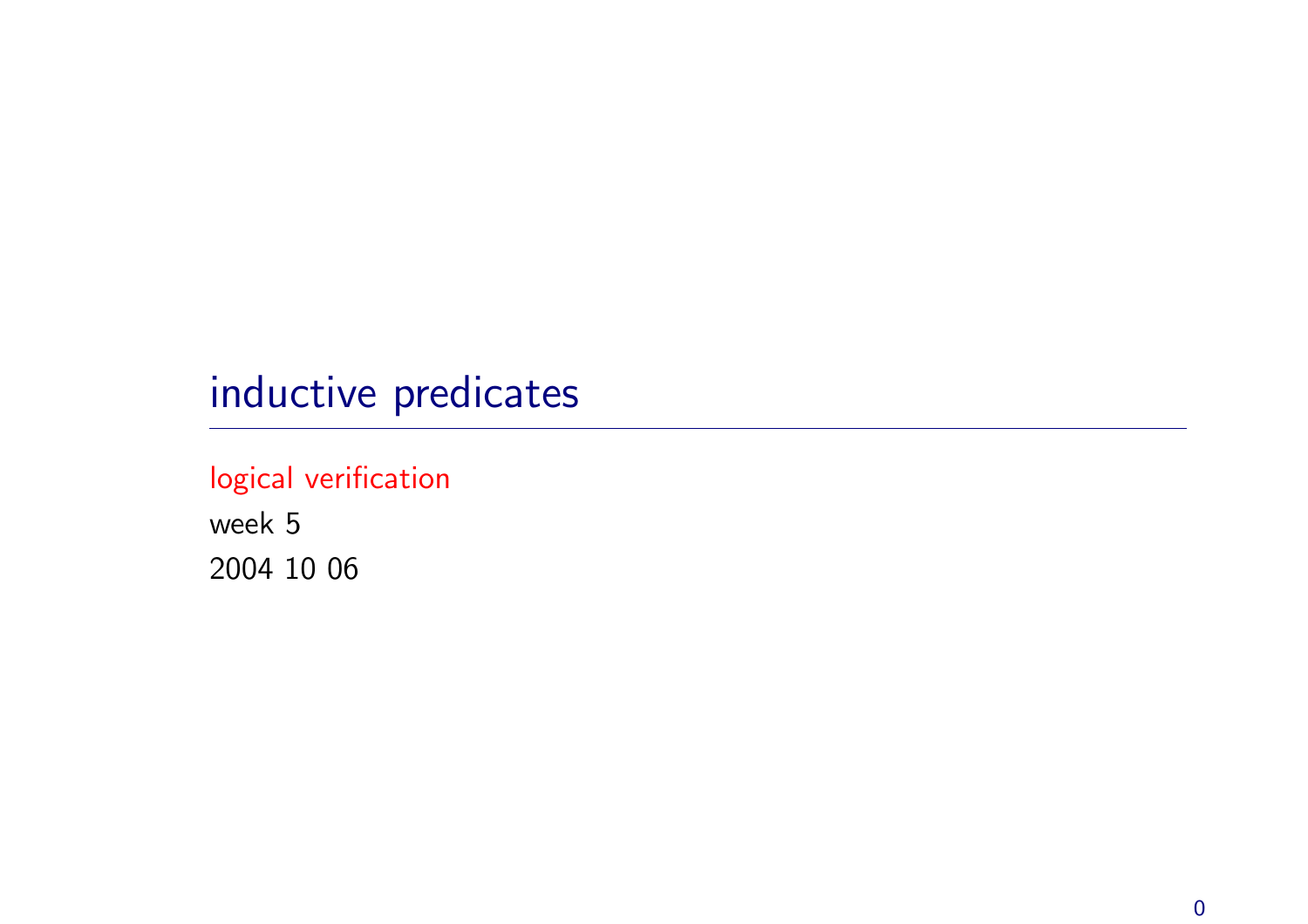### recap in abstracto

what is an inductive type?

'minimal set such that constructors exist'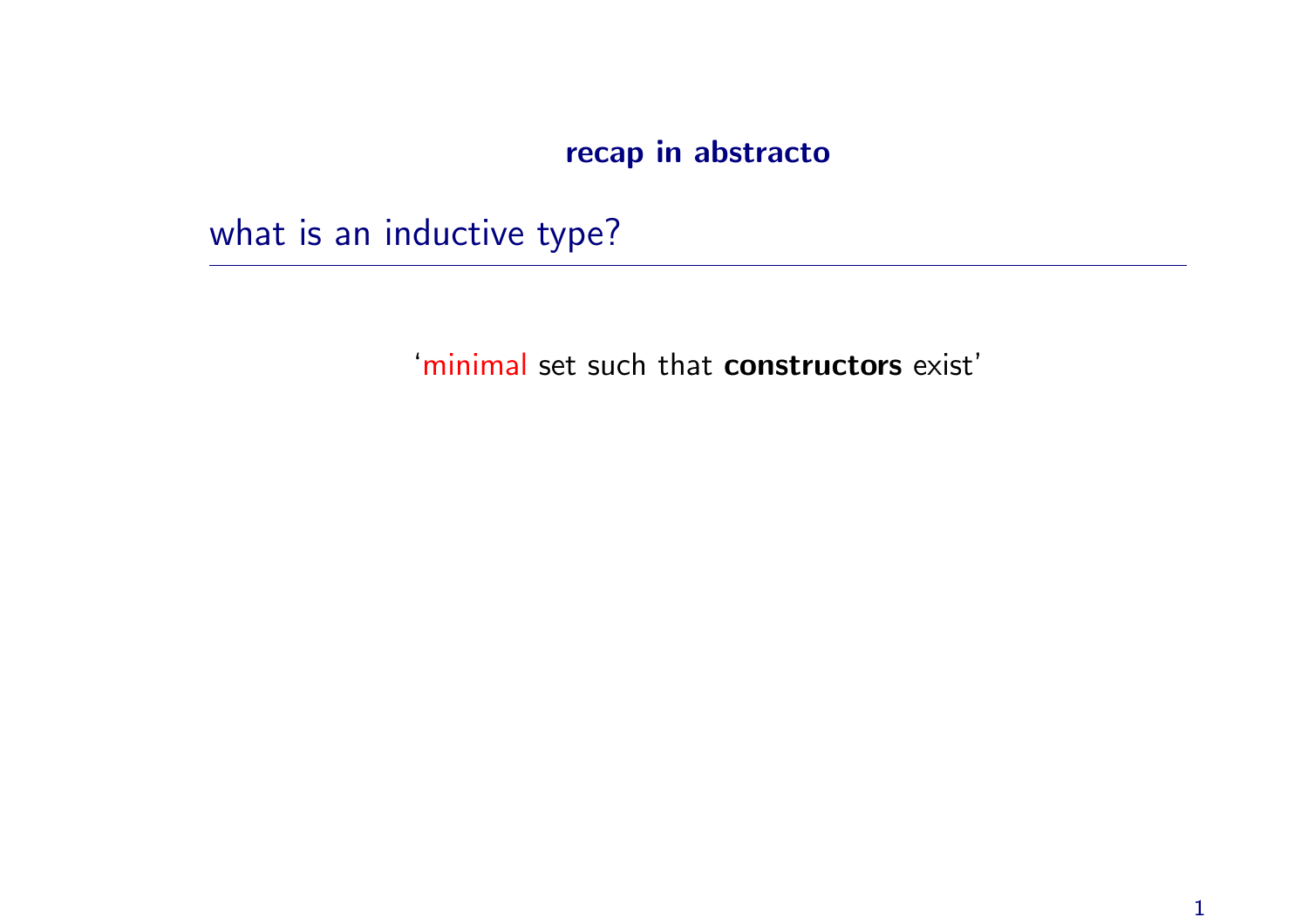### 'free'

#### all terms built with only constructors are different

inductive type  $=$  set of all 'terms'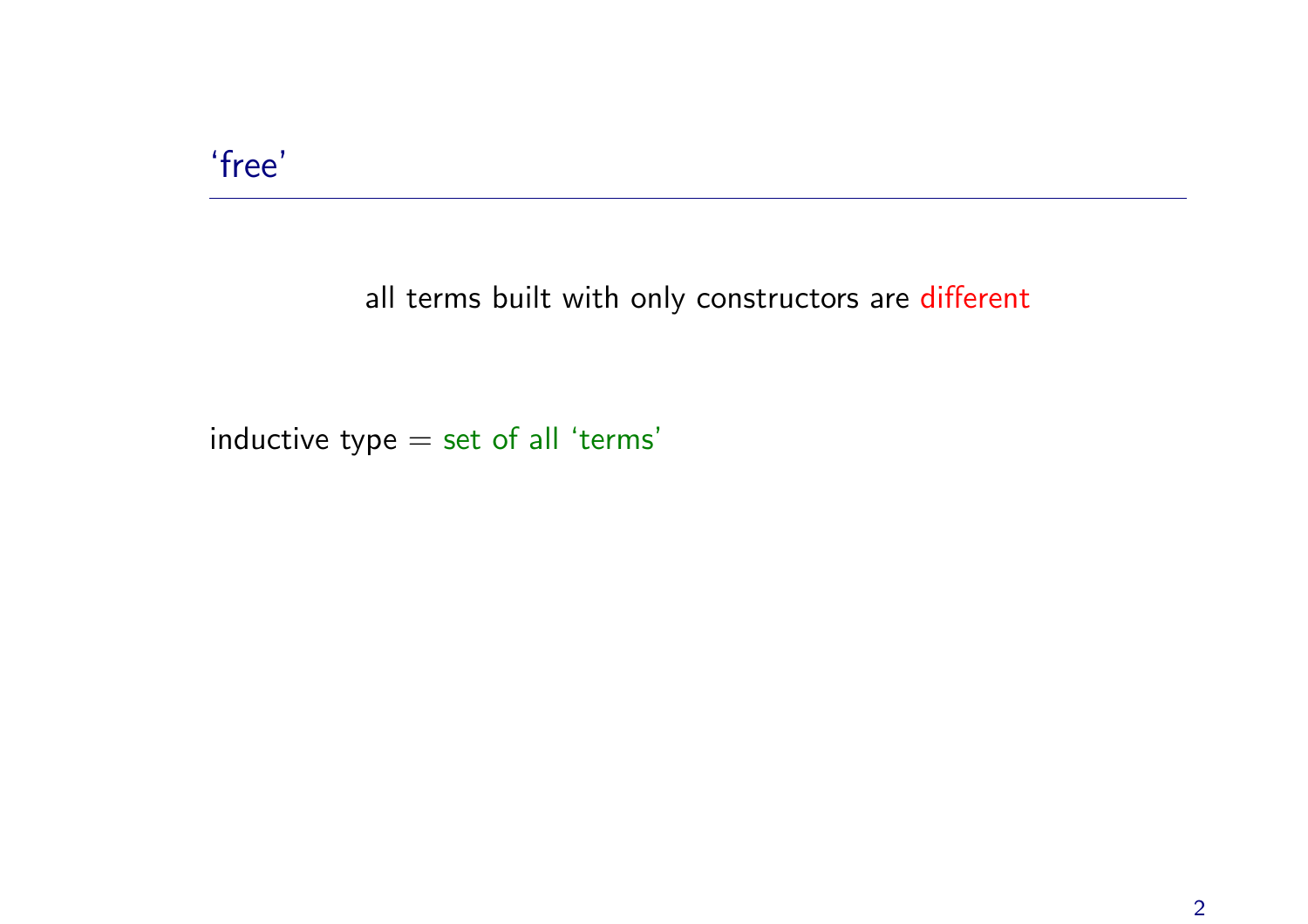### what do you get?

• a new type

nat

- constructor functions
	- O and S
- match  $+$   $\iota$ -reduction

match  $\ldots$  with  $0 \implies \ldots$  | S m =>  $\ldots$  end

• induction principle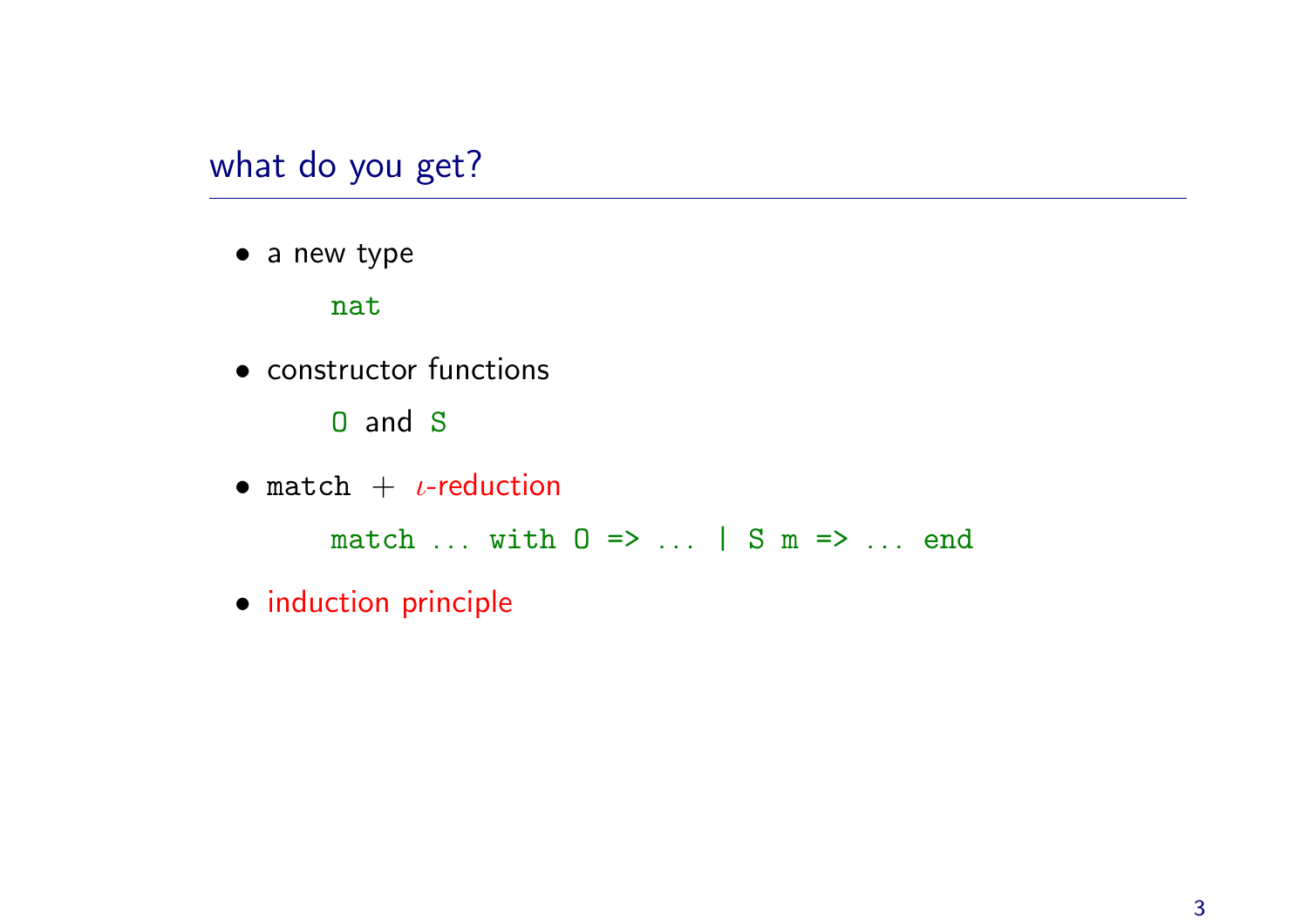#### universes

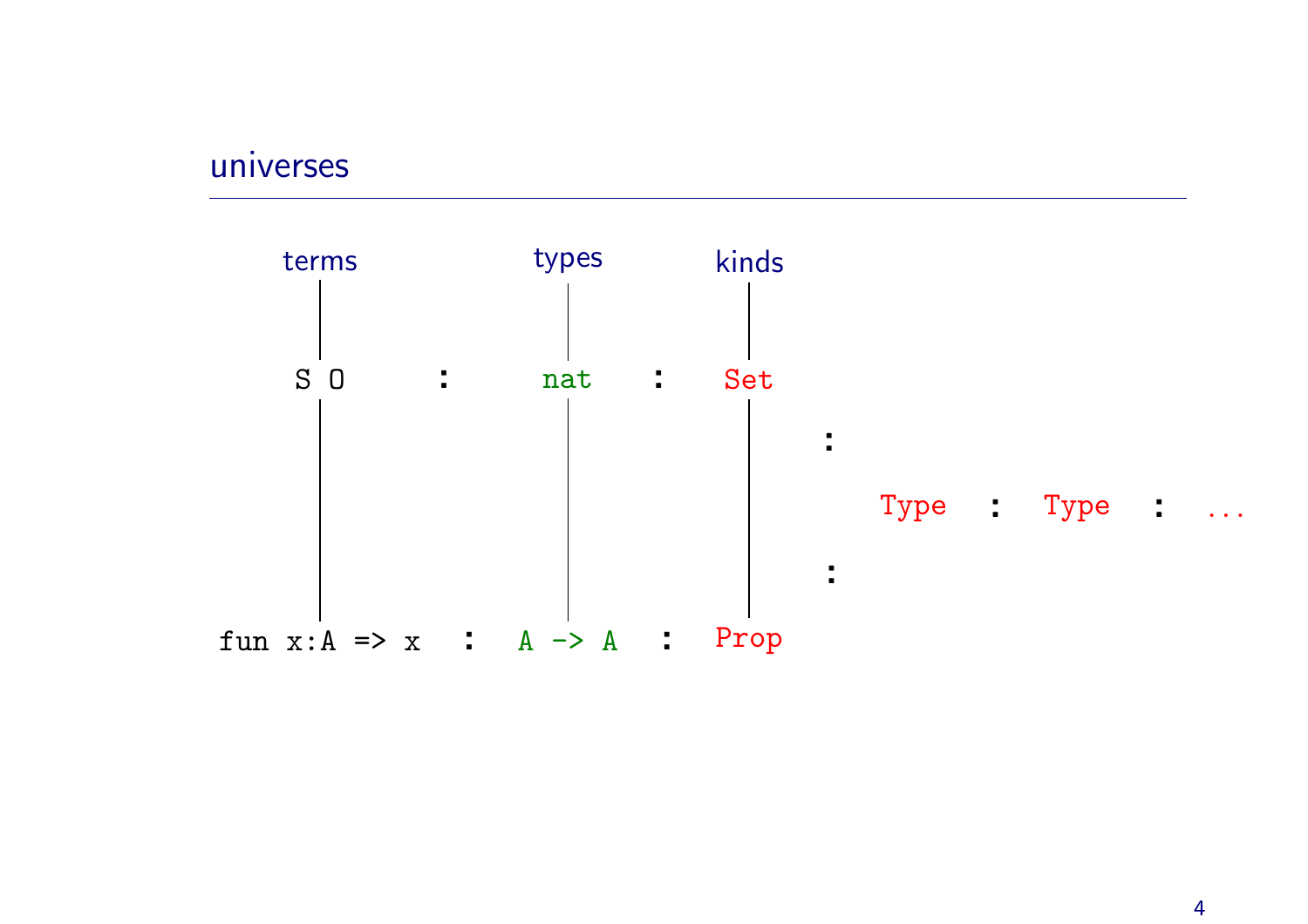inductive types can be defined in each universe

Inductive ... : Set := . . . Inductive ... : Prop := . . . Inductive ... : Type := . . .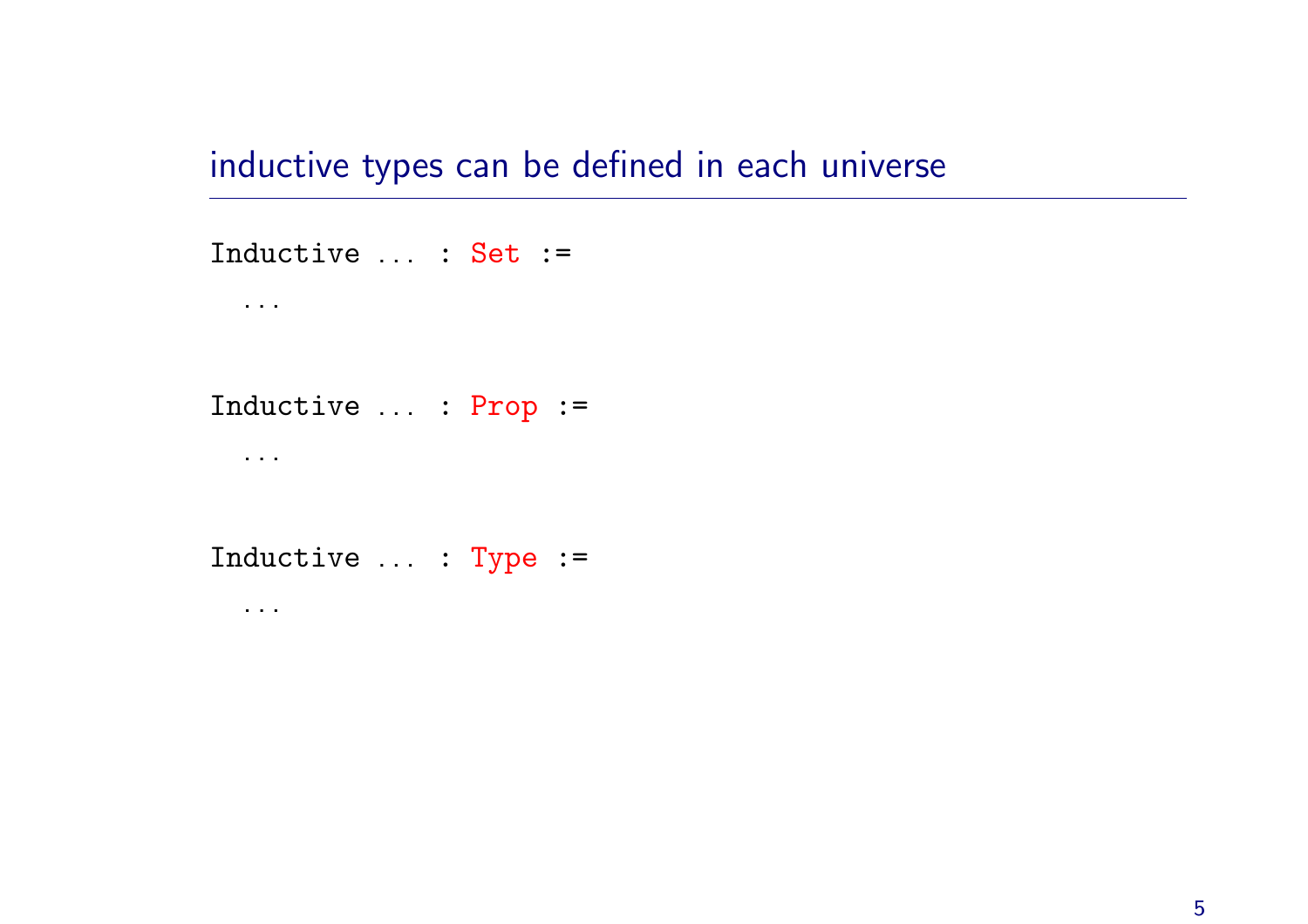#### inductive types for datatypes

### booleans

Inductive bool : Set := | true : bool | false : bool.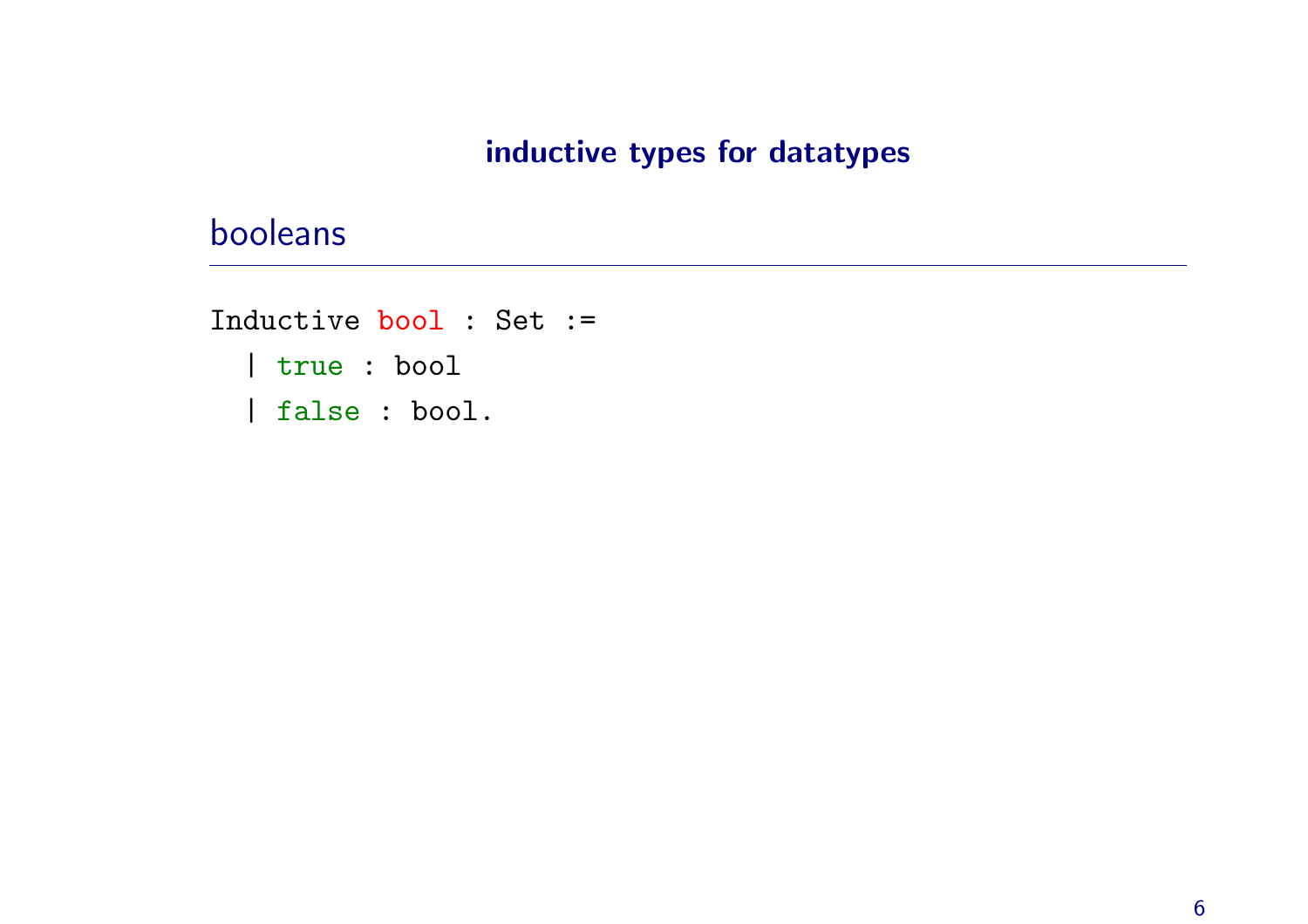#### enumeration types

Inductive color : Set := | black : color | white : color | red : color | yellow : color | green : color | blue : color | brown : color | orange : color | purple : color | pink : color | gray : color.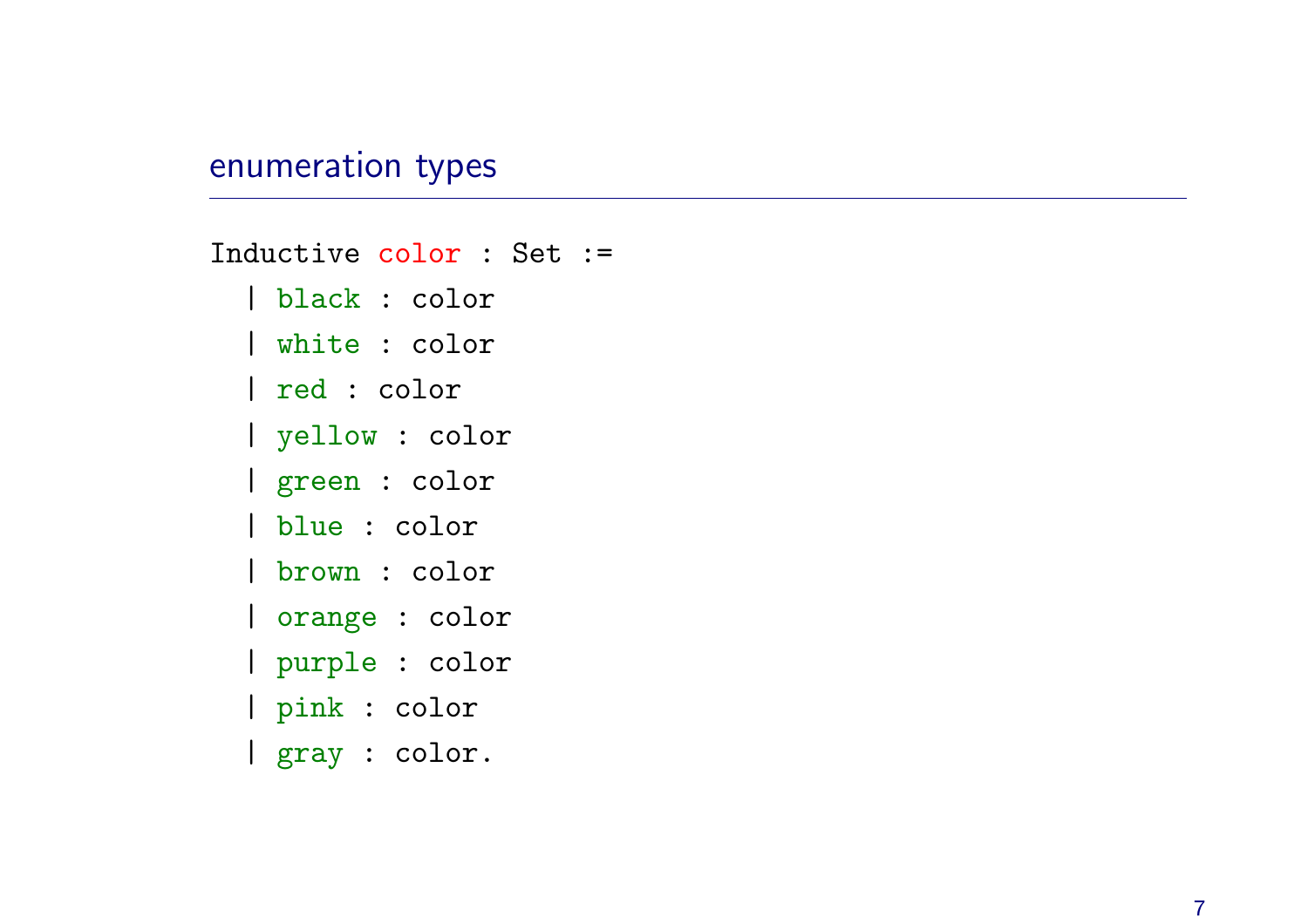singleton type

Inductive unit : Set := tt : unit.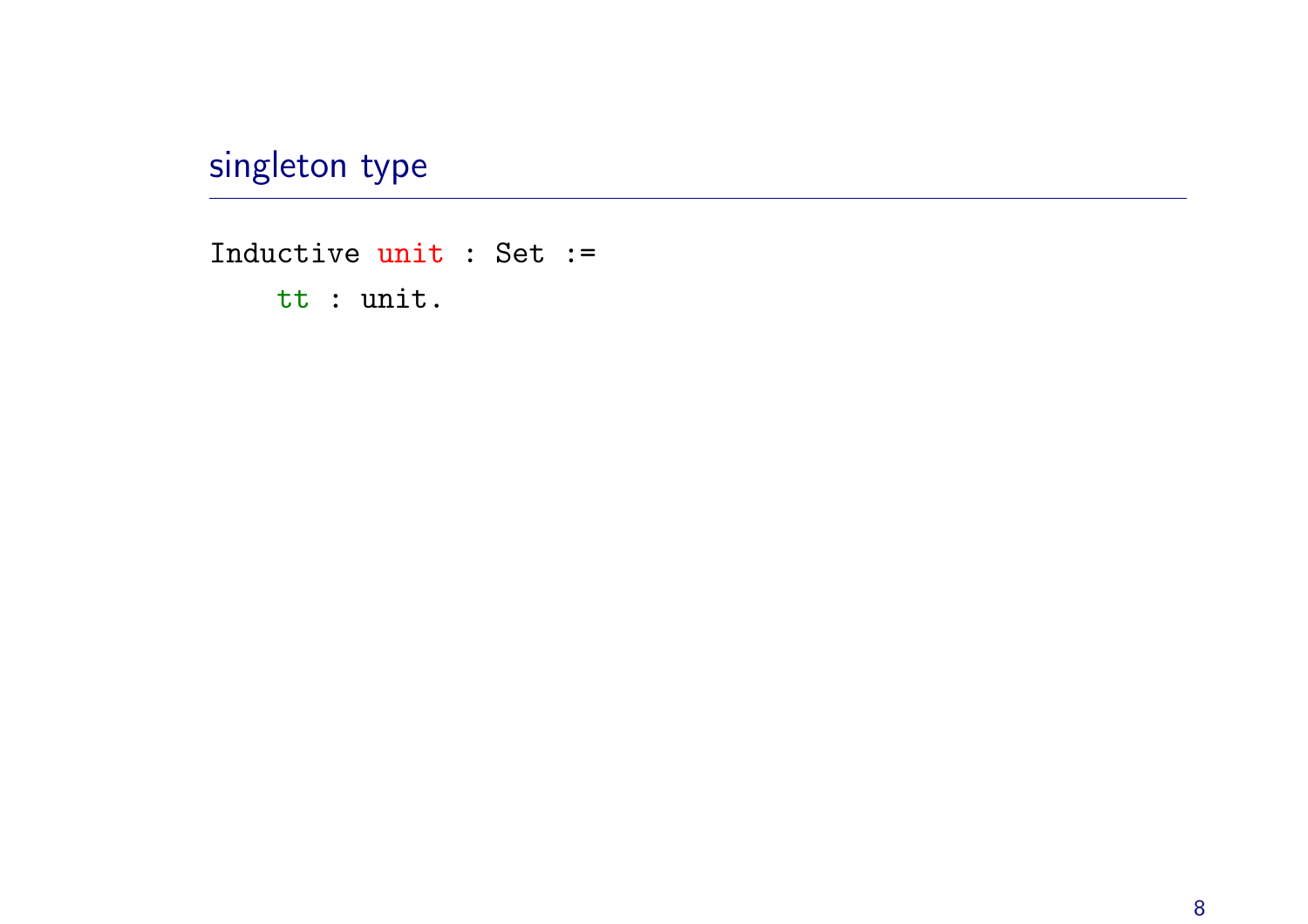## empty type

.

Inductive Empty\_set : Set :=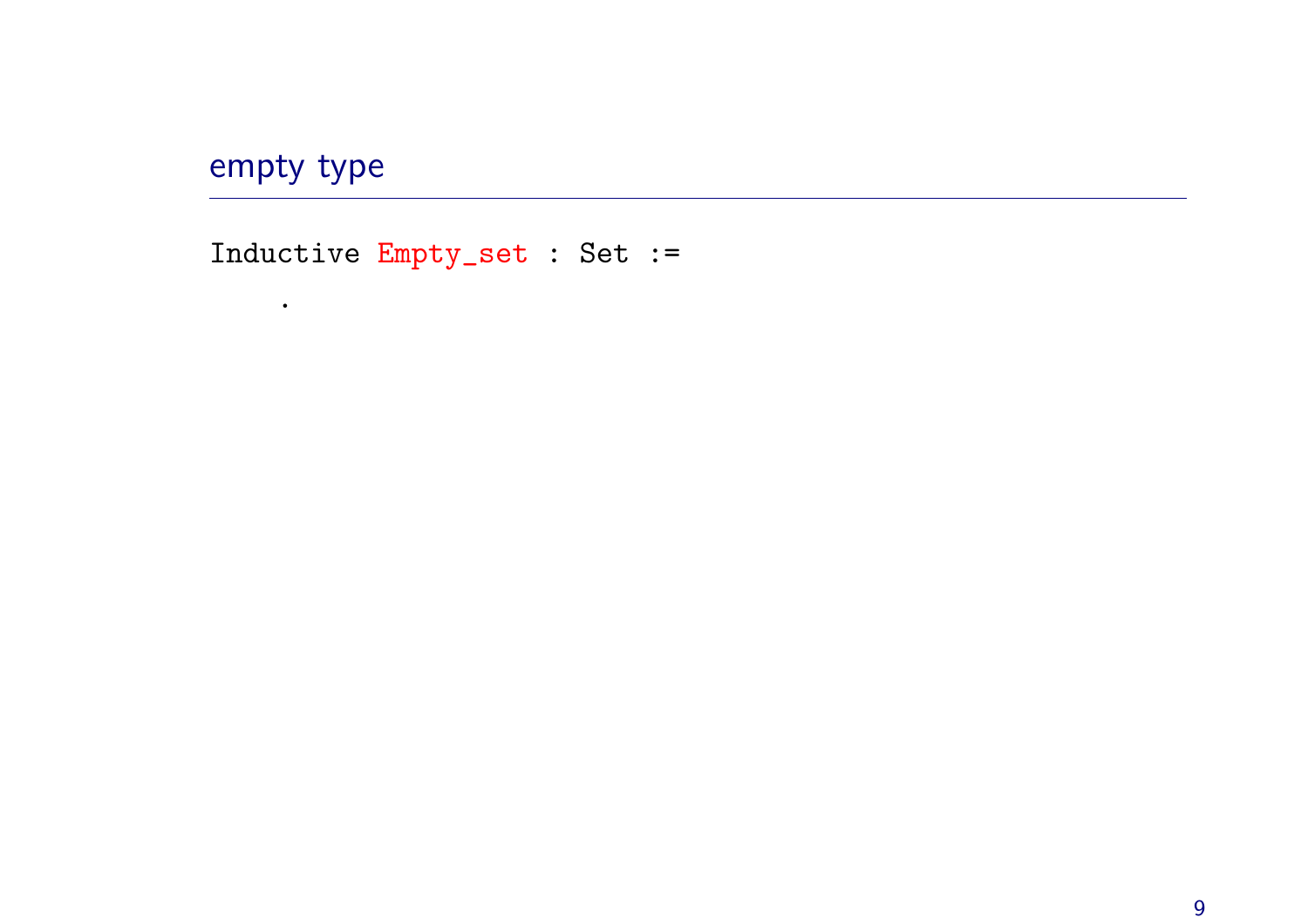## natural numbers

Inductive nat : Set := | O : nat | S : nat -> nat.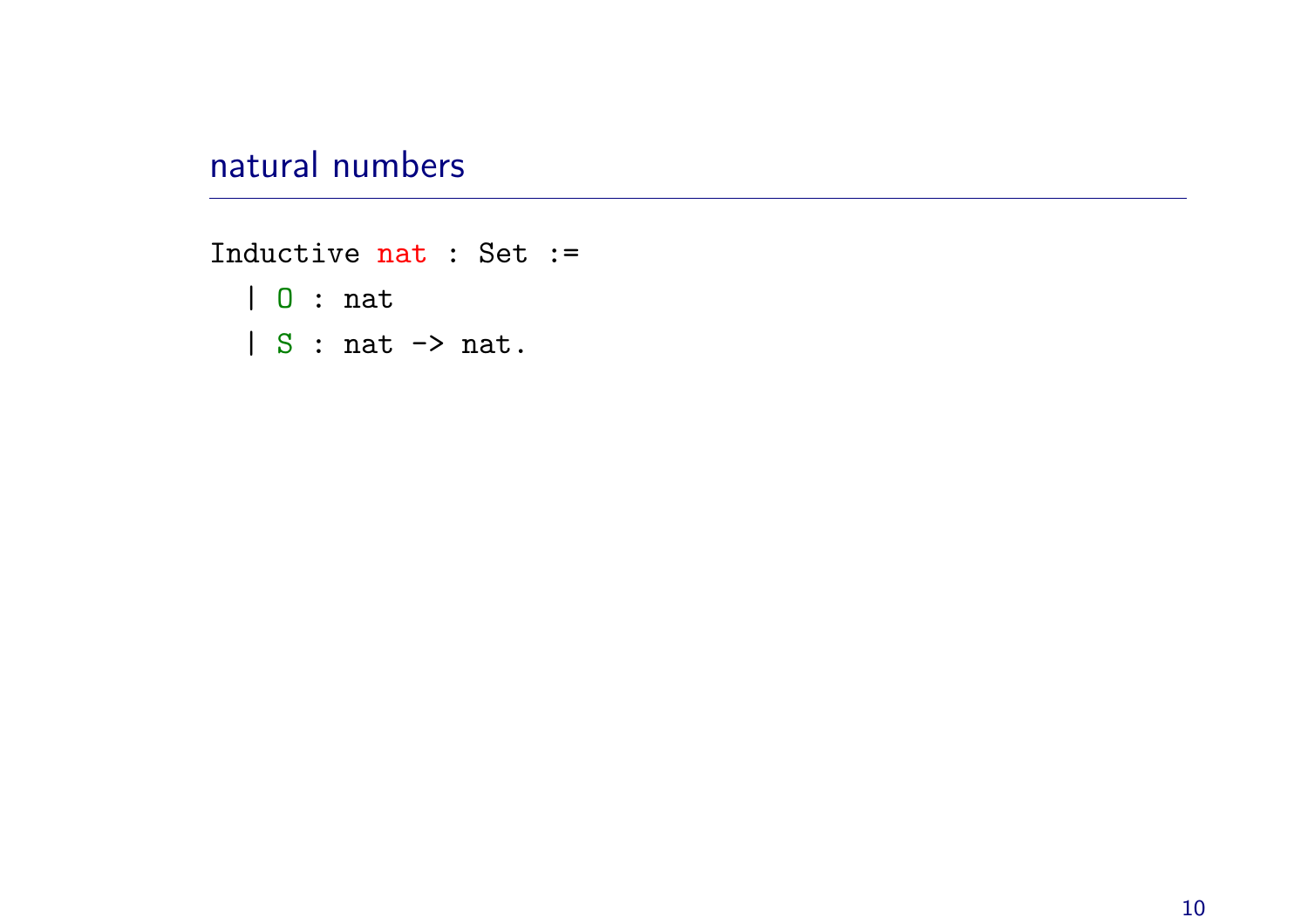linear lists of natural numbers

Inductive natlist : Set := | nil : natlist | cons : nat -> natlist -> natlist.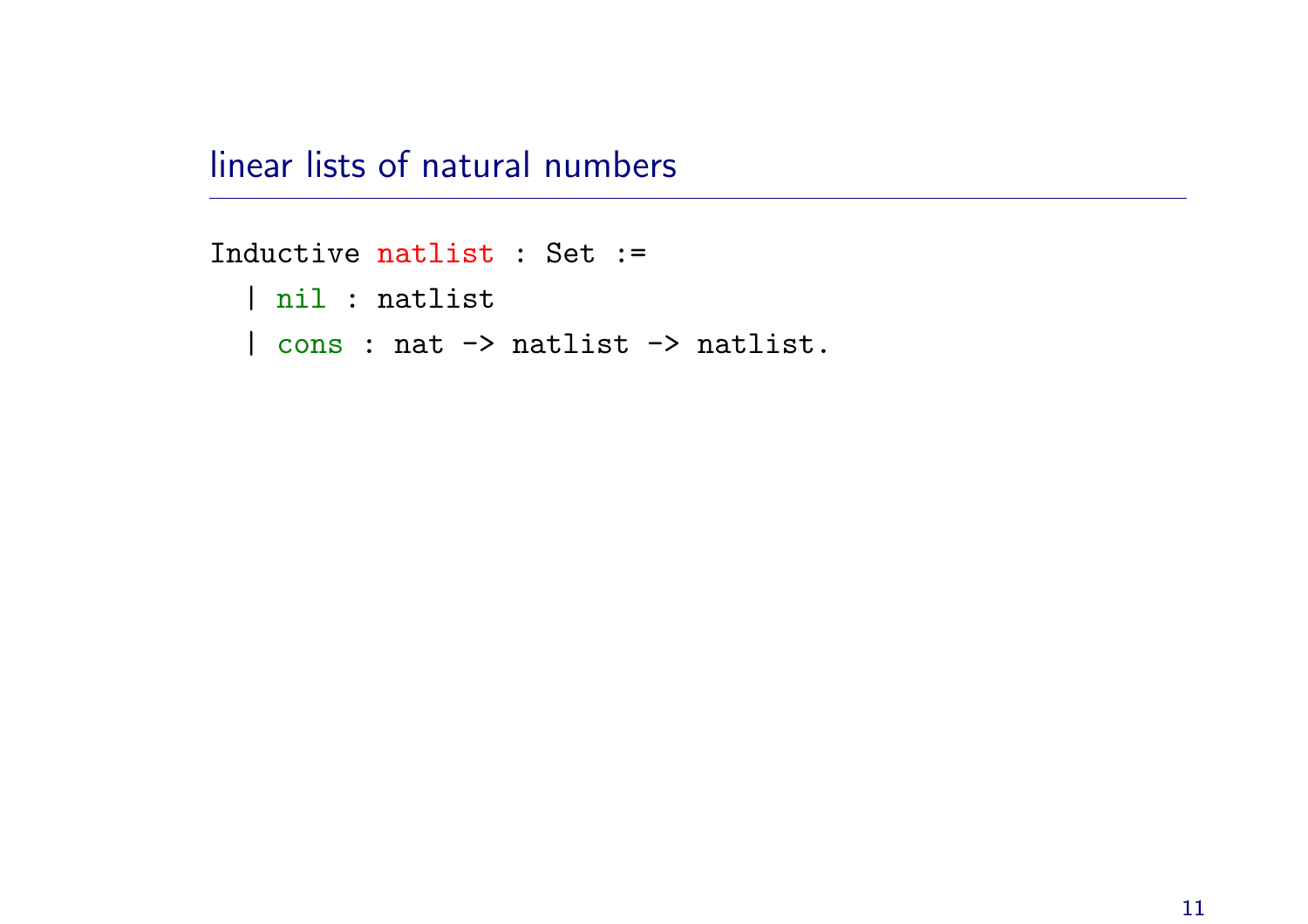polymorphic linear lists

```
Inductive list (A : Set) : Set :=
  | nil : list A
  | cons : A -> list A -> list A.
```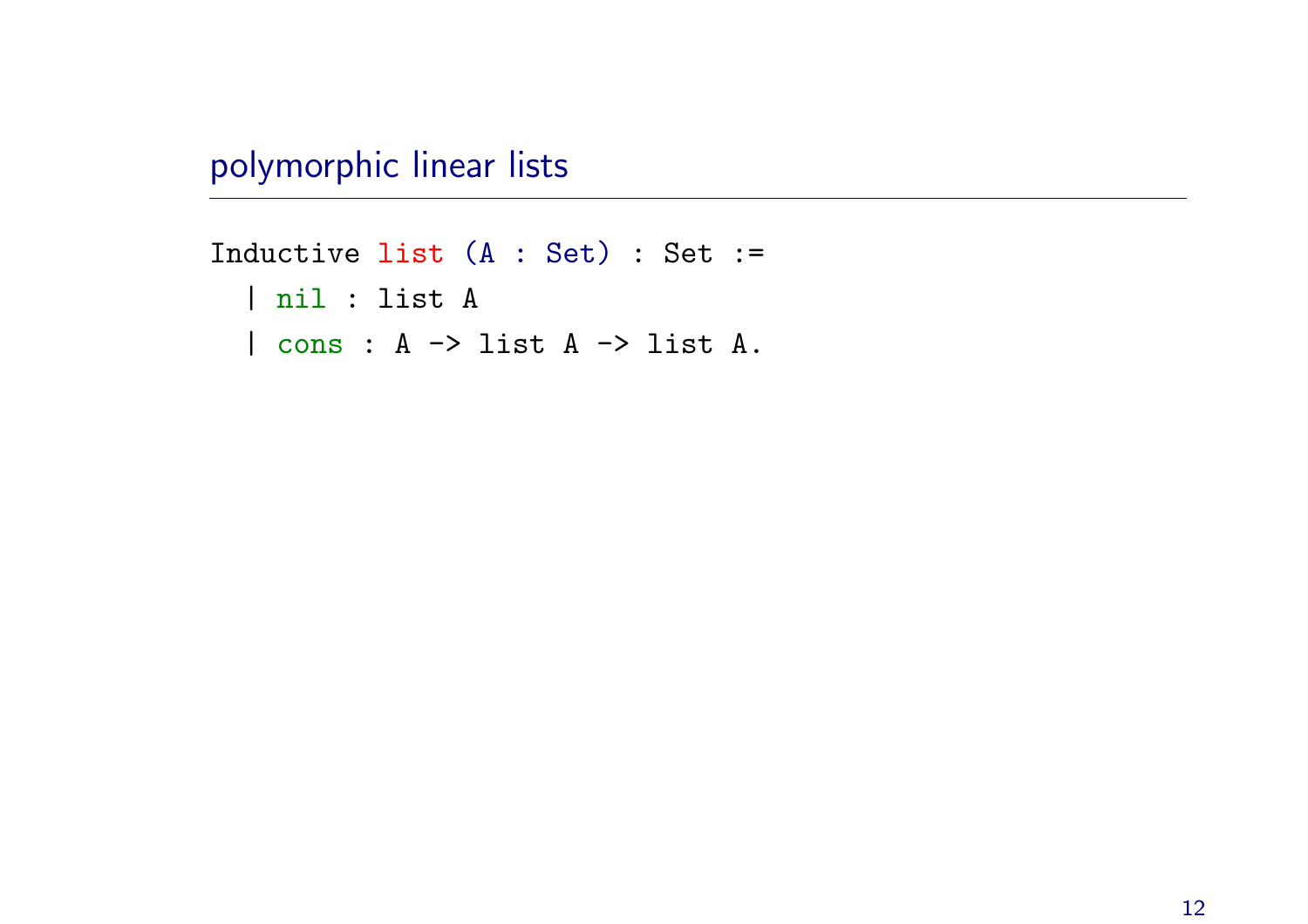unlabeled binary trees

Inductive bintree : Set :=

| leaf : bintree

| node : bintree -> bintree -> bintree.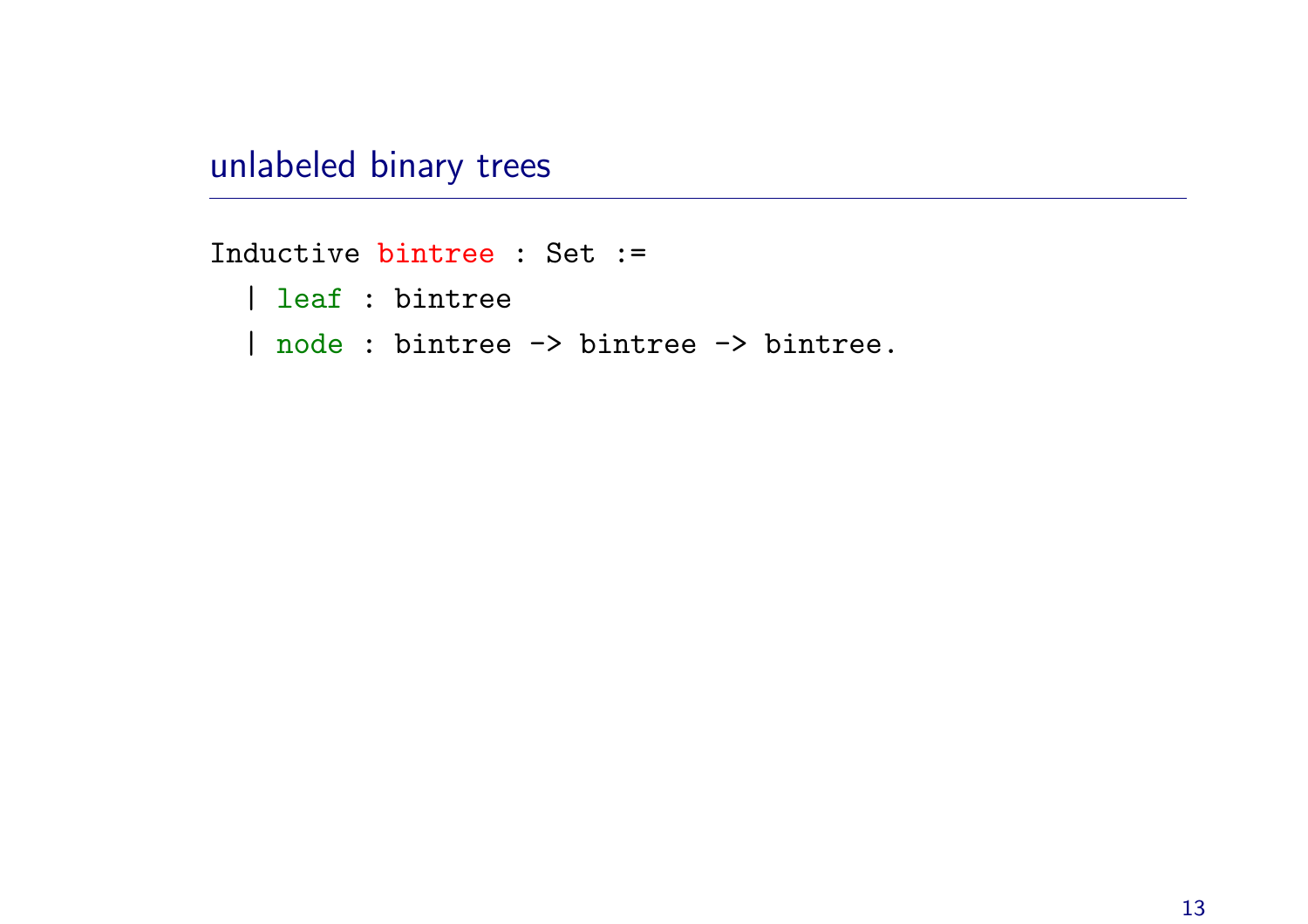polymorphic labeled binary trees

Inductive bintree (A B : Set) : Set :=

| leaf : B -> bintree A B

| node : A -> bintree A B -> bintree A B -> bintree A B.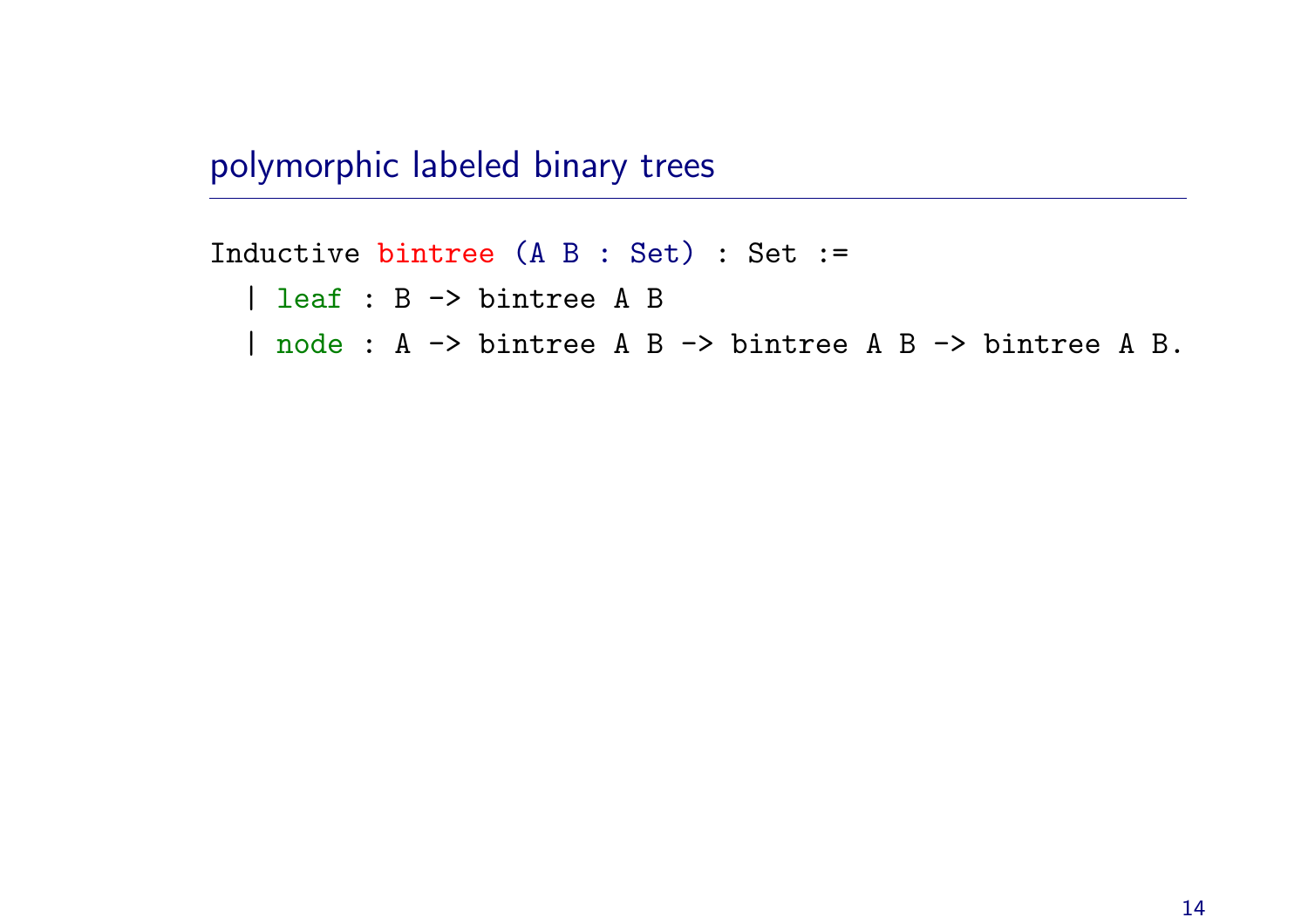## option type

Inductive option (A : Set) : Set := | Some : <sup>A</sup> -> option <sup>A</sup> | None : option A.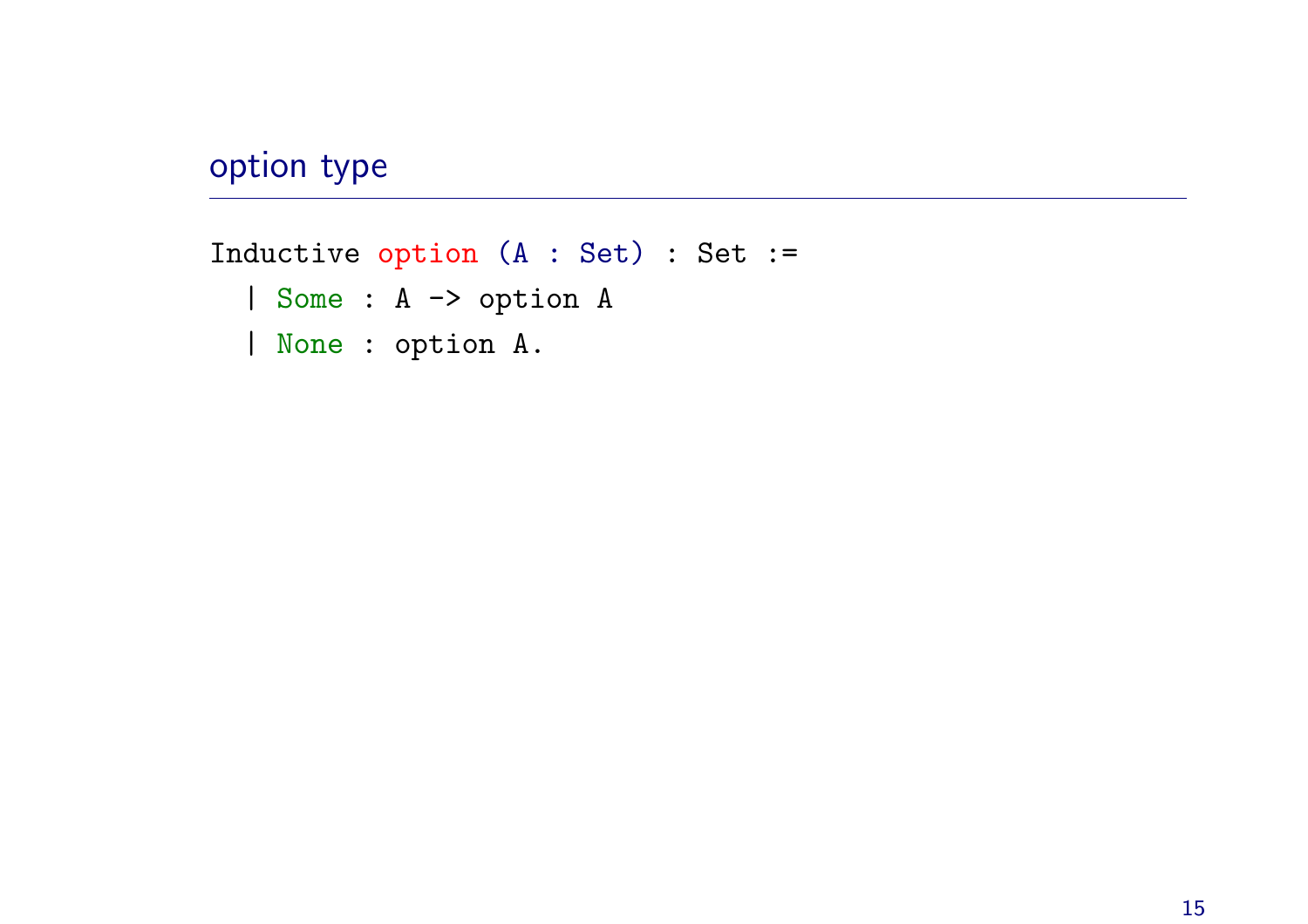disjoint union of two types

Inductive sum (A B : Set) : Set := | inl : A -> sum A B | inr : B -> sum A B.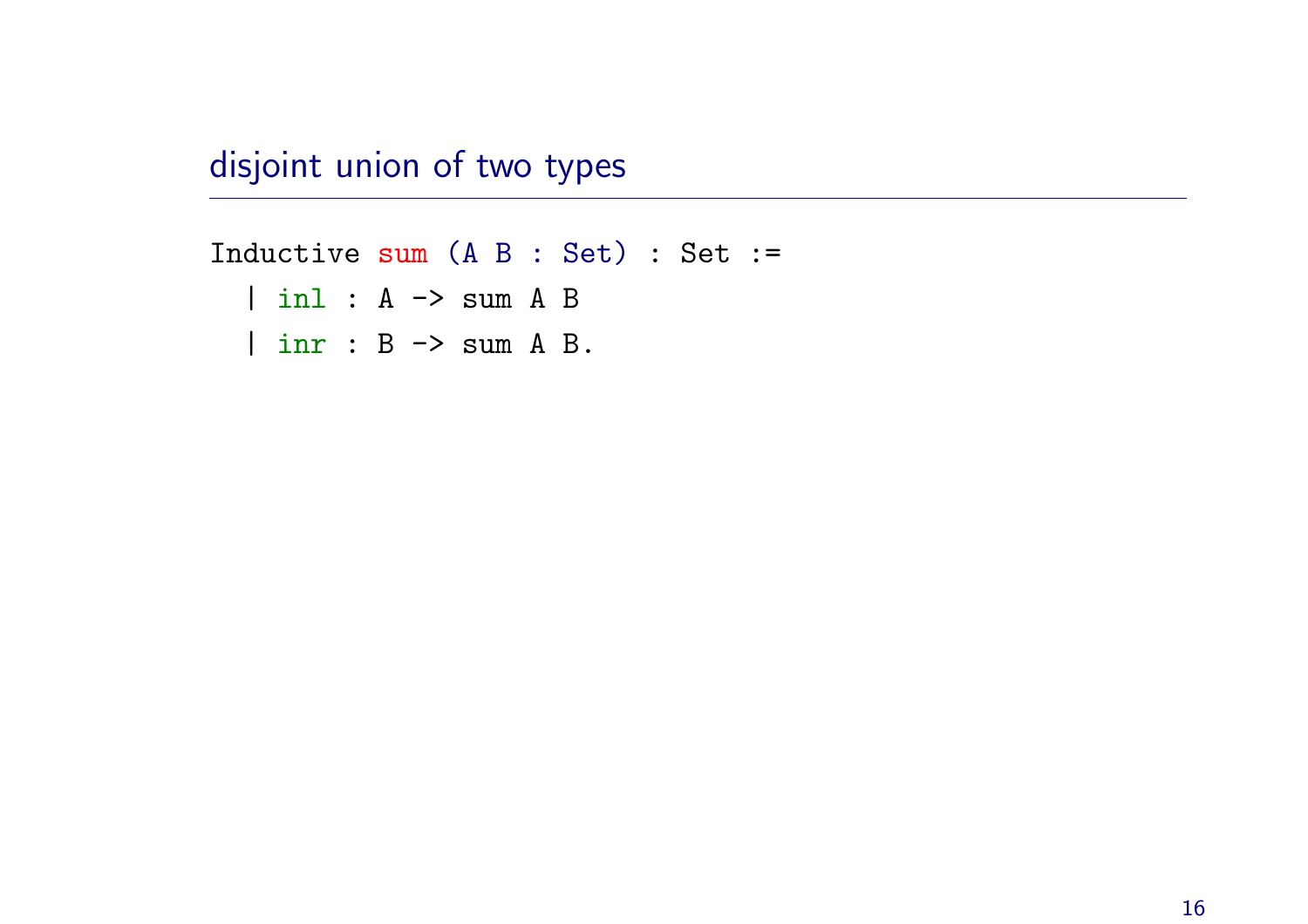cartesian product of two types

Inductive pro<sup>d</sup> (A <sup>B</sup> : Set) : Set := pair : A -> B -> prod A B.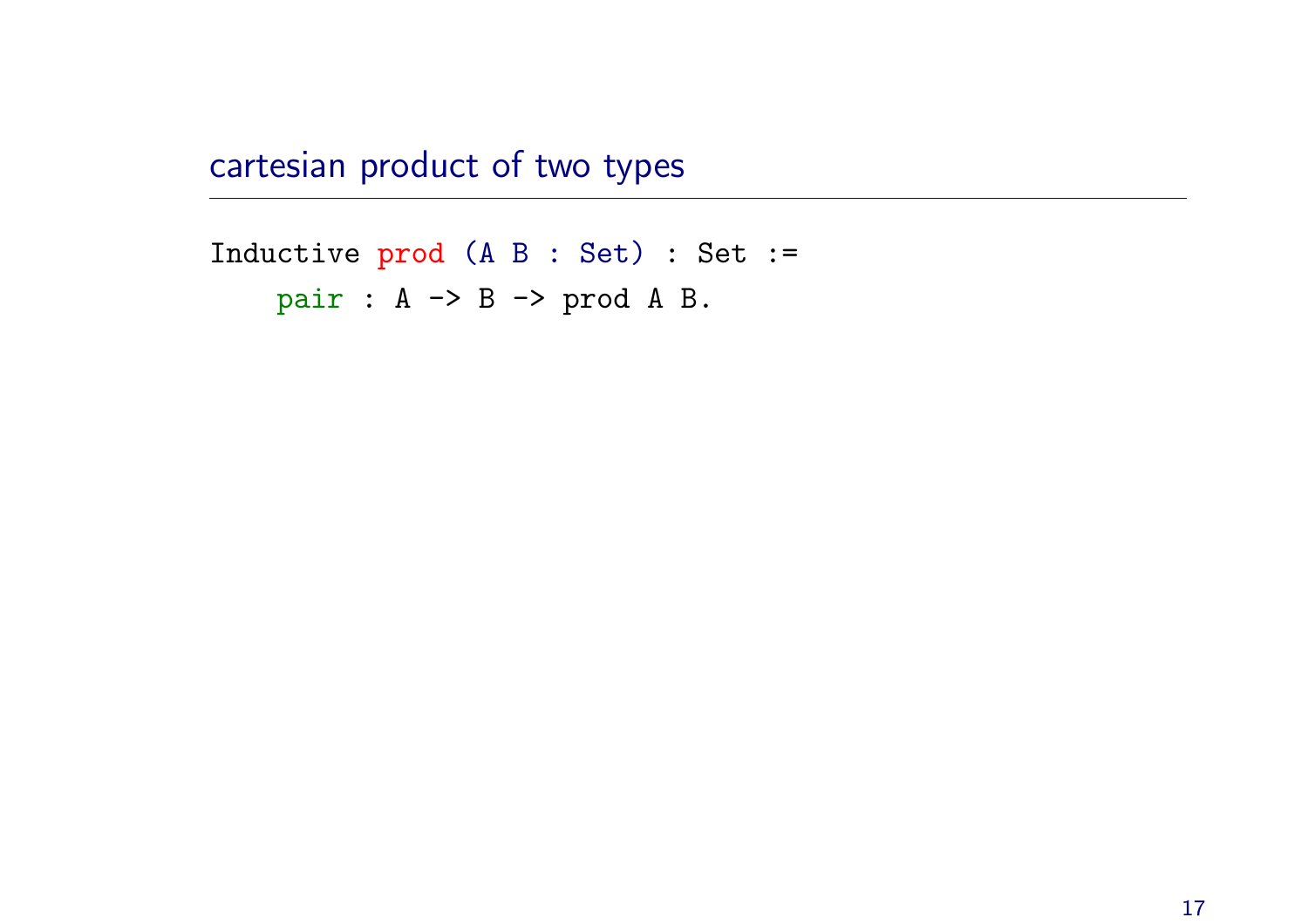inductive types for logic

Curry-Howard-de Bruijn isomorphism

proposition is true  $\mathcal{D}$ type is inhabited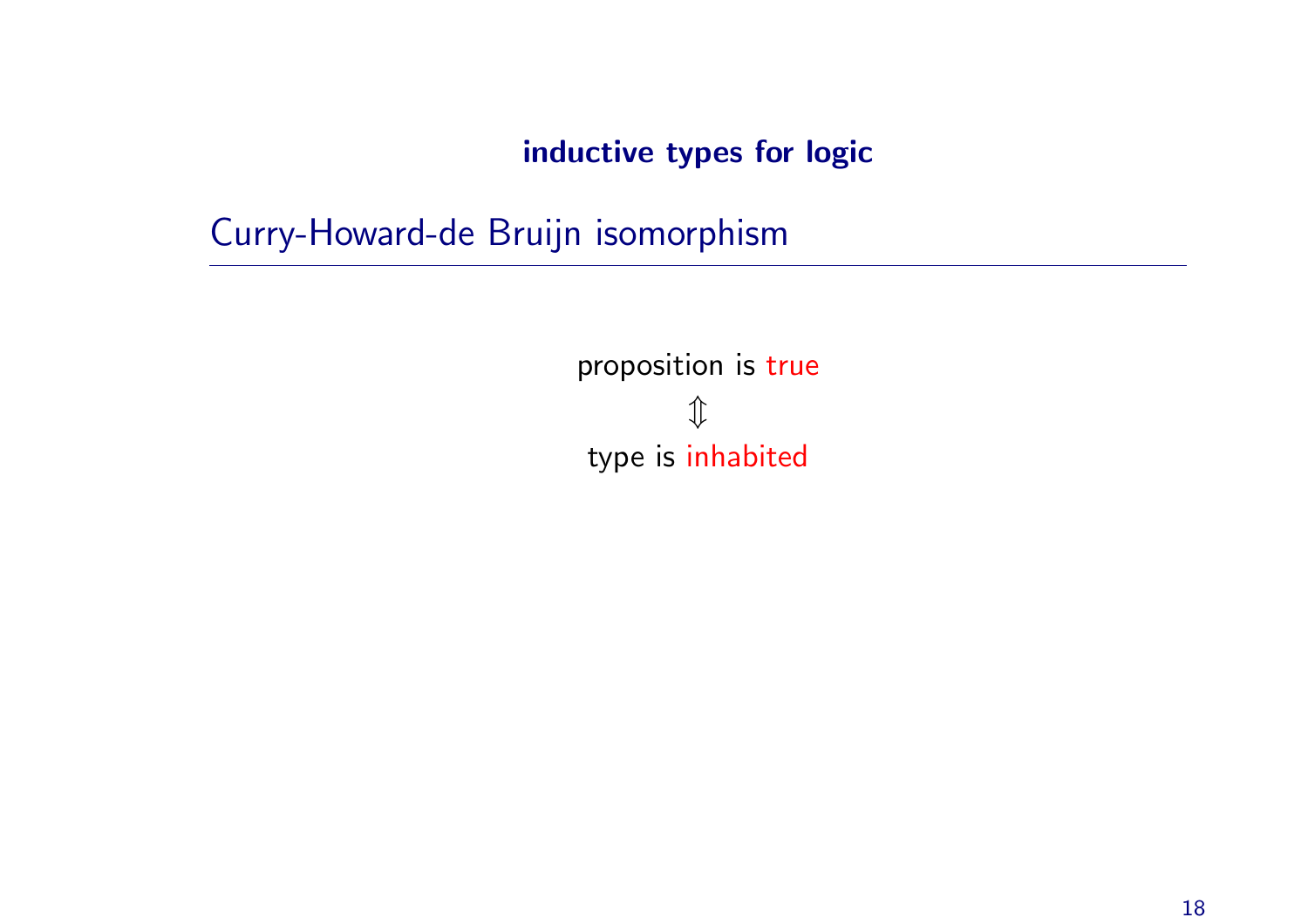## truth

Inductive True : Prop :=

 $I : True.$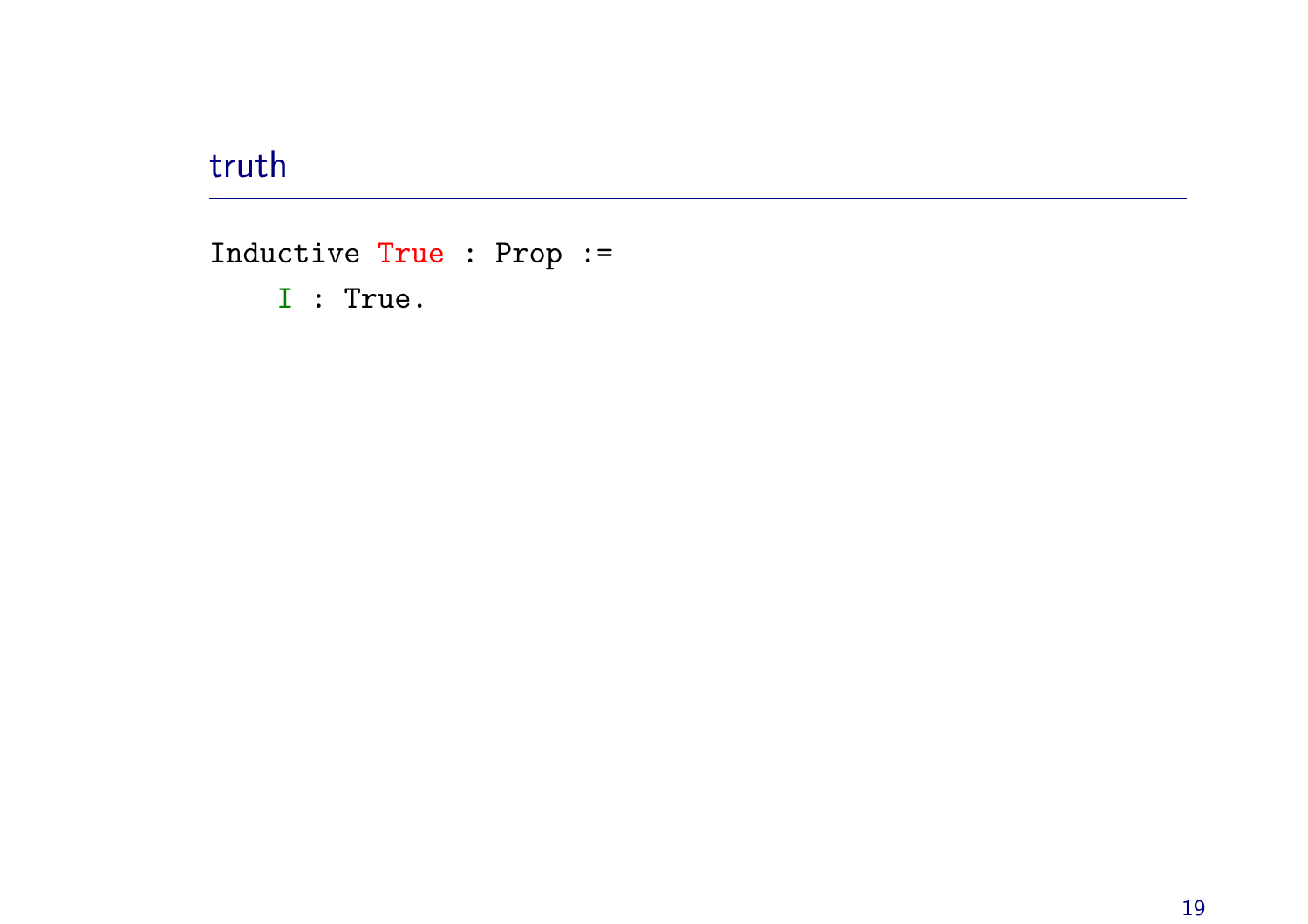# falsum

 $\bullet$  .

Inductive False : Prop :=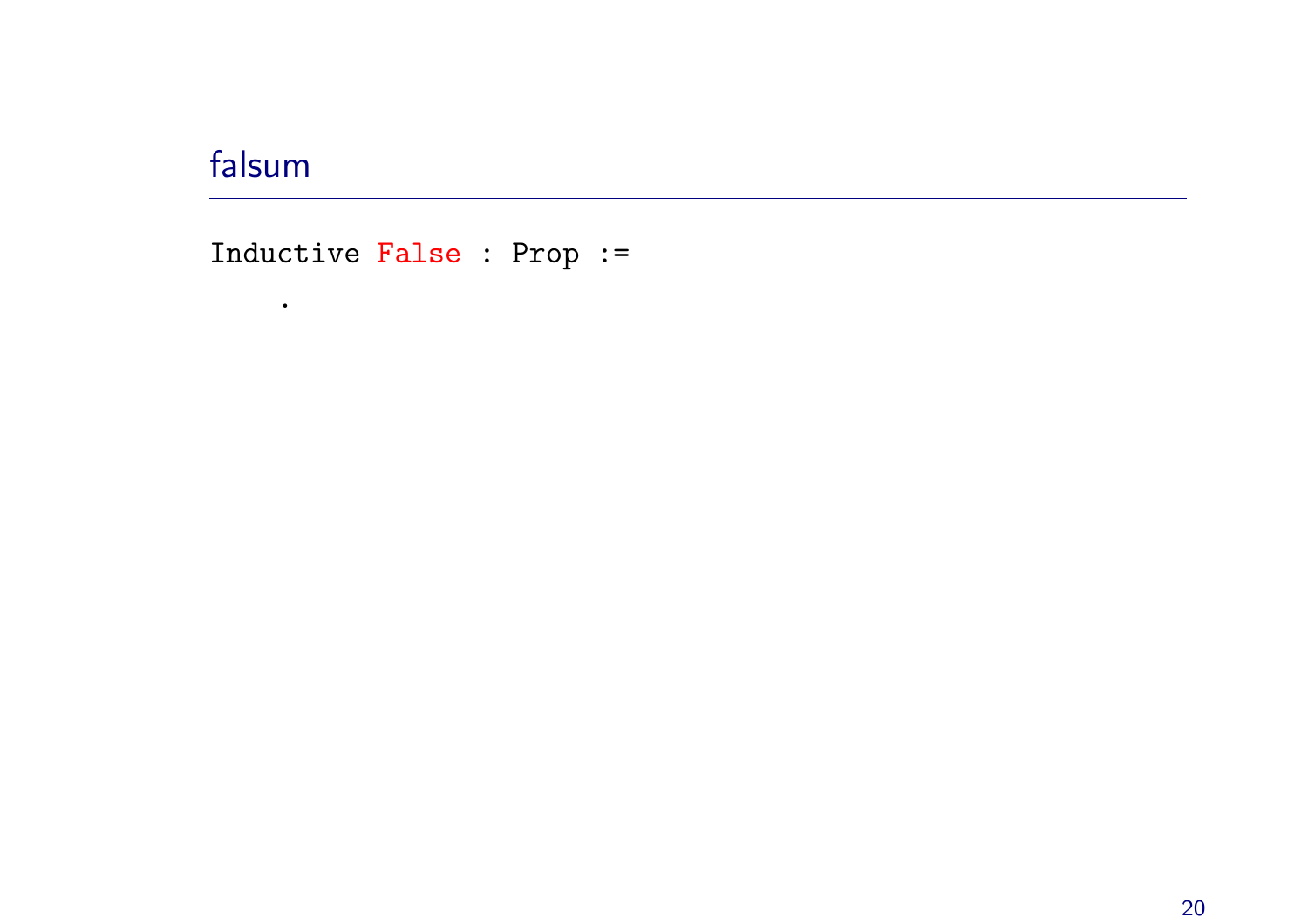# conjunction

Inductive and (A <sup>B</sup> : Prop) : Prop := conj :  $A \rightarrow B \rightarrow$  and  $A B$ .

Notation "A  $\land$  B" := (and A B) : type\_scope.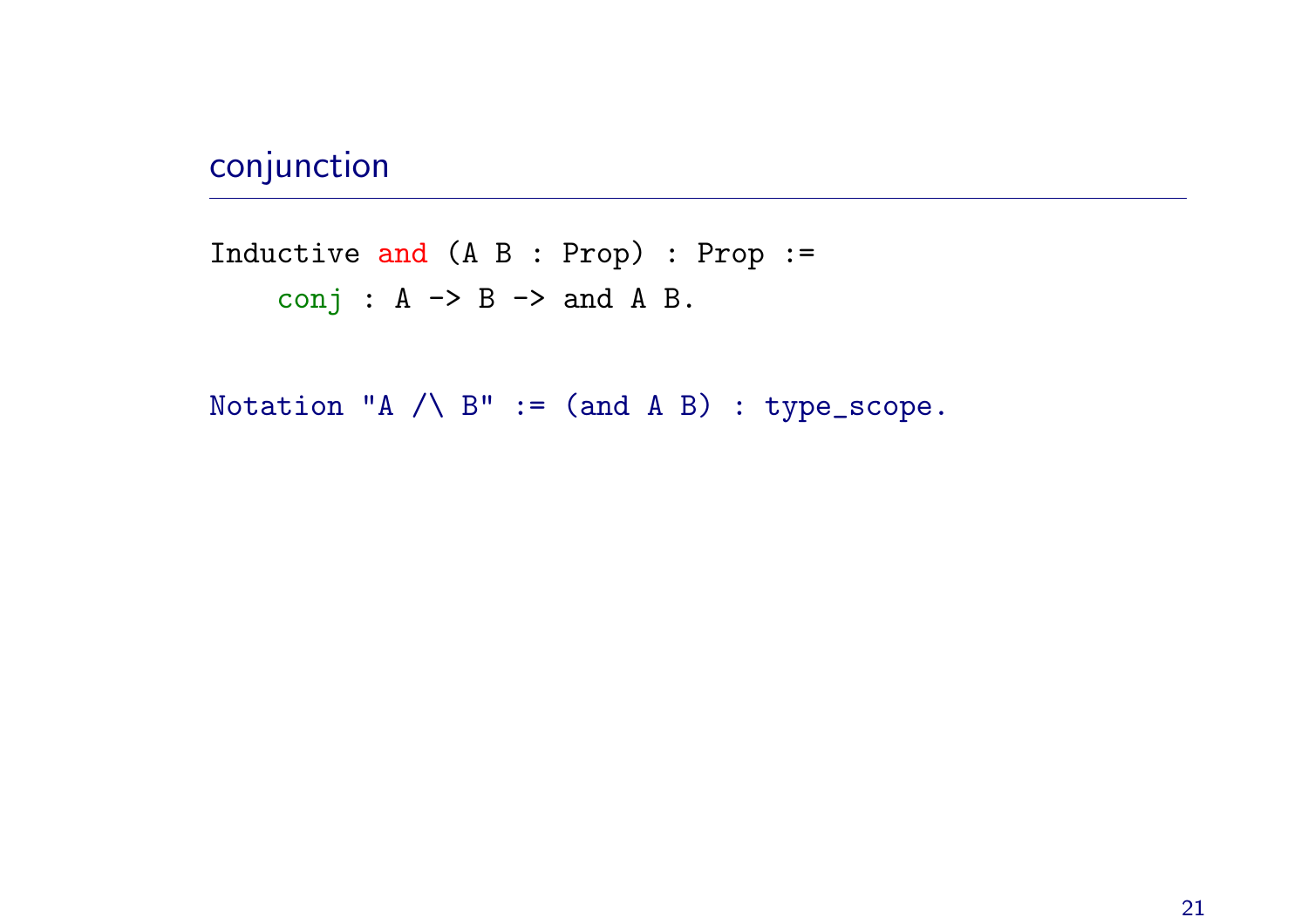## disjunction

Inductive or (A <sup>B</sup> : Prop) : Prop := | or\_introl : A -> or A B | or\_intror : B -> or A B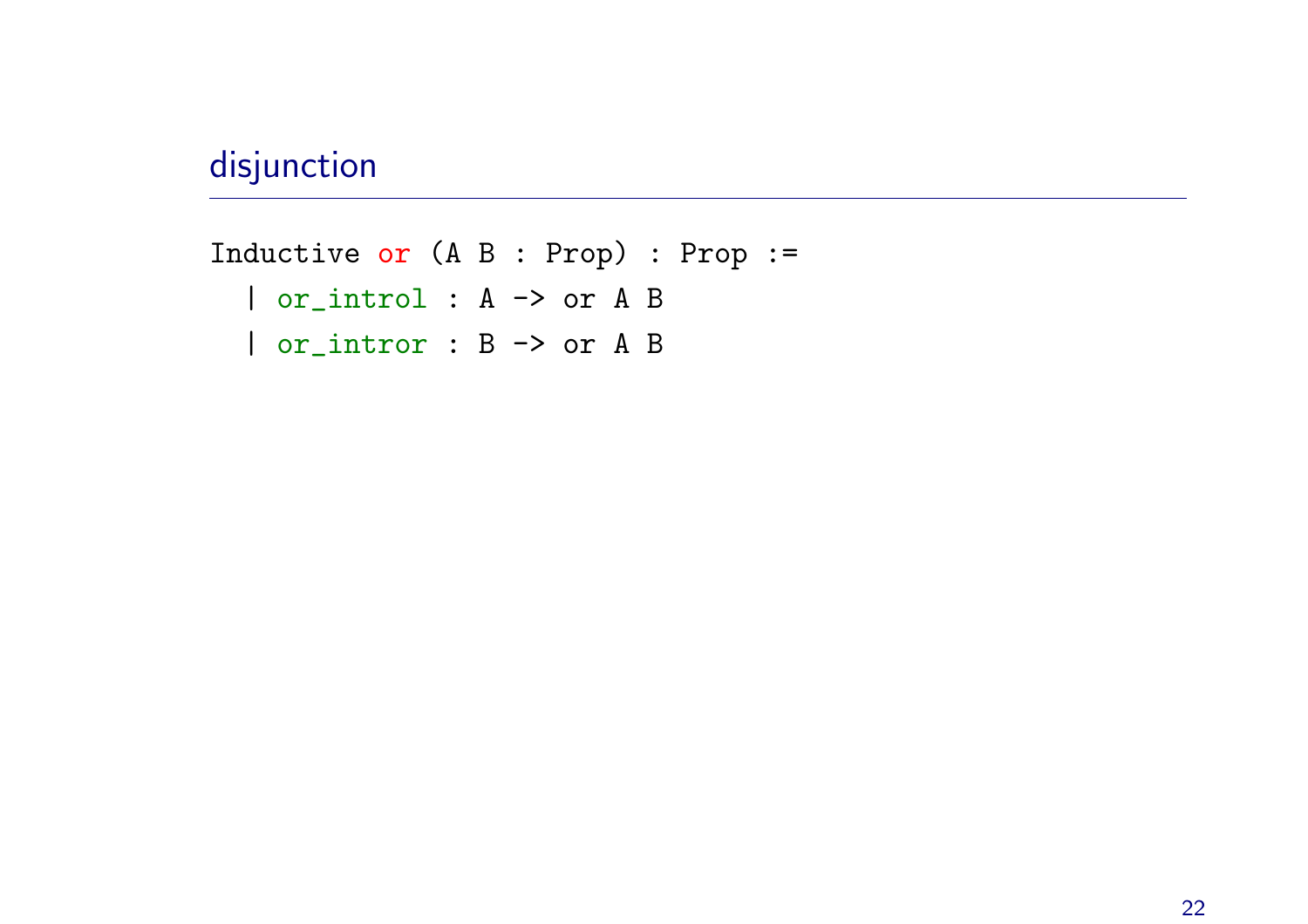# datatypes in Set < → logic in Prop

|                                                                      | unit $\longleftrightarrow$ True |  |
|----------------------------------------------------------------------|---------------------------------|--|
| $\texttt{Empty\_set} \quad \longleftrightarrow \quad \texttt{False}$ |                                 |  |
|                                                                      | prod $\longleftrightarrow$ and  |  |
| sum                                                                  |                                 |  |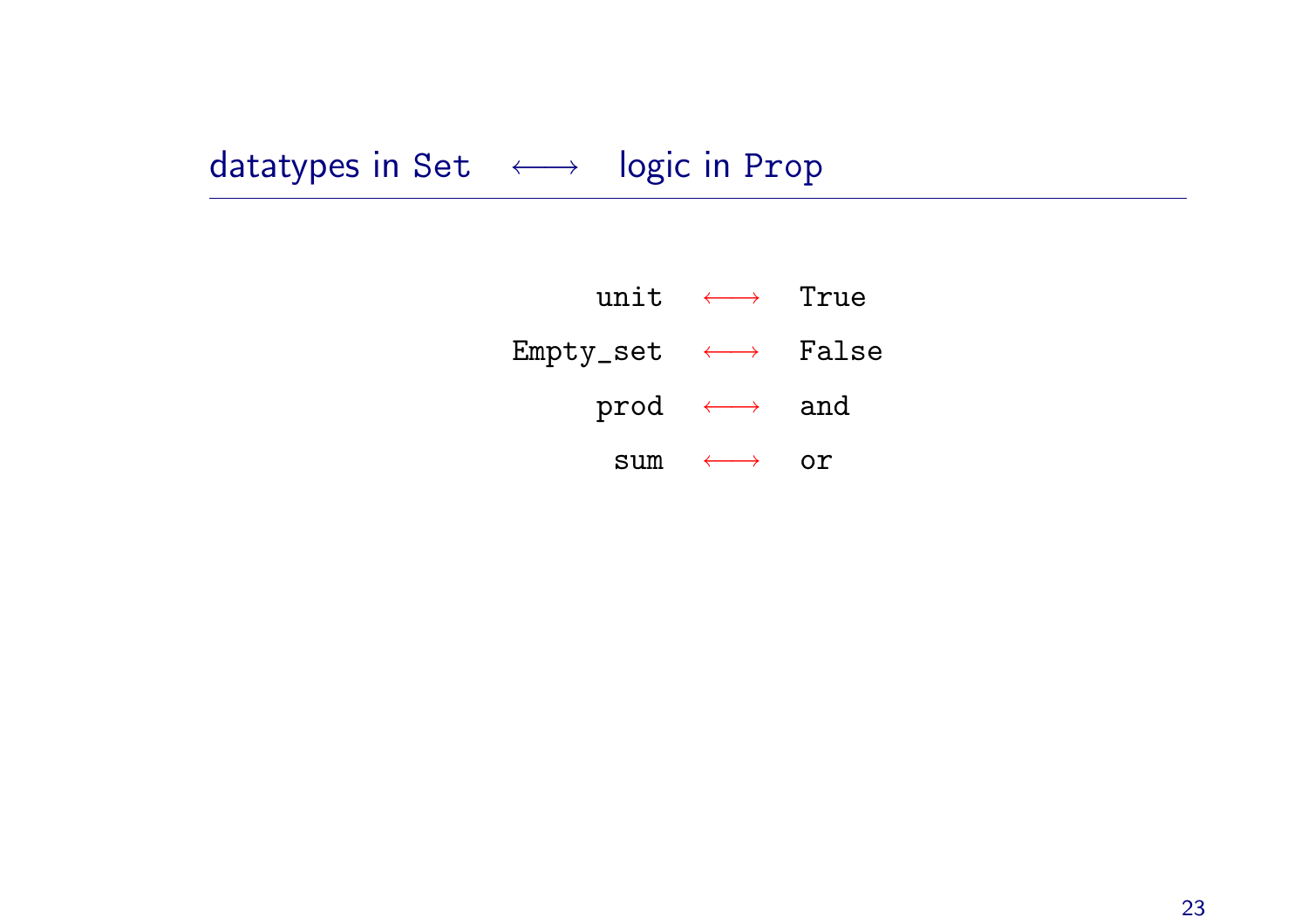#### inductive predicates

Curry-Howard-de Bruijn isomorphism

predicate is true  $\hat{\psi}$ inductive type is inhabited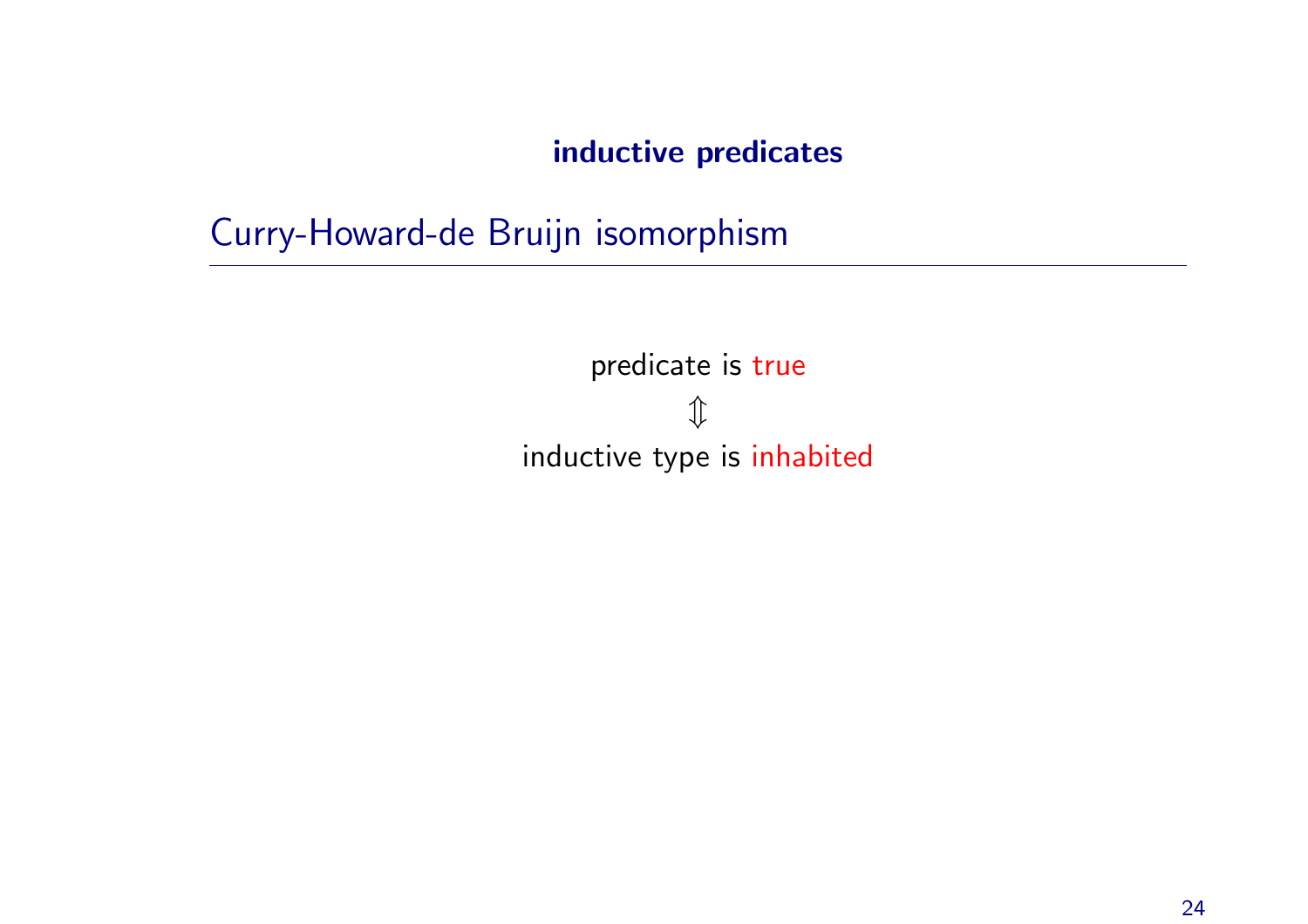even natural numbers

```
Inductive even : nat -> Prop :=
  | even_O : even O
  | even_S_S : forall n, even n -> even (S (S n)).
```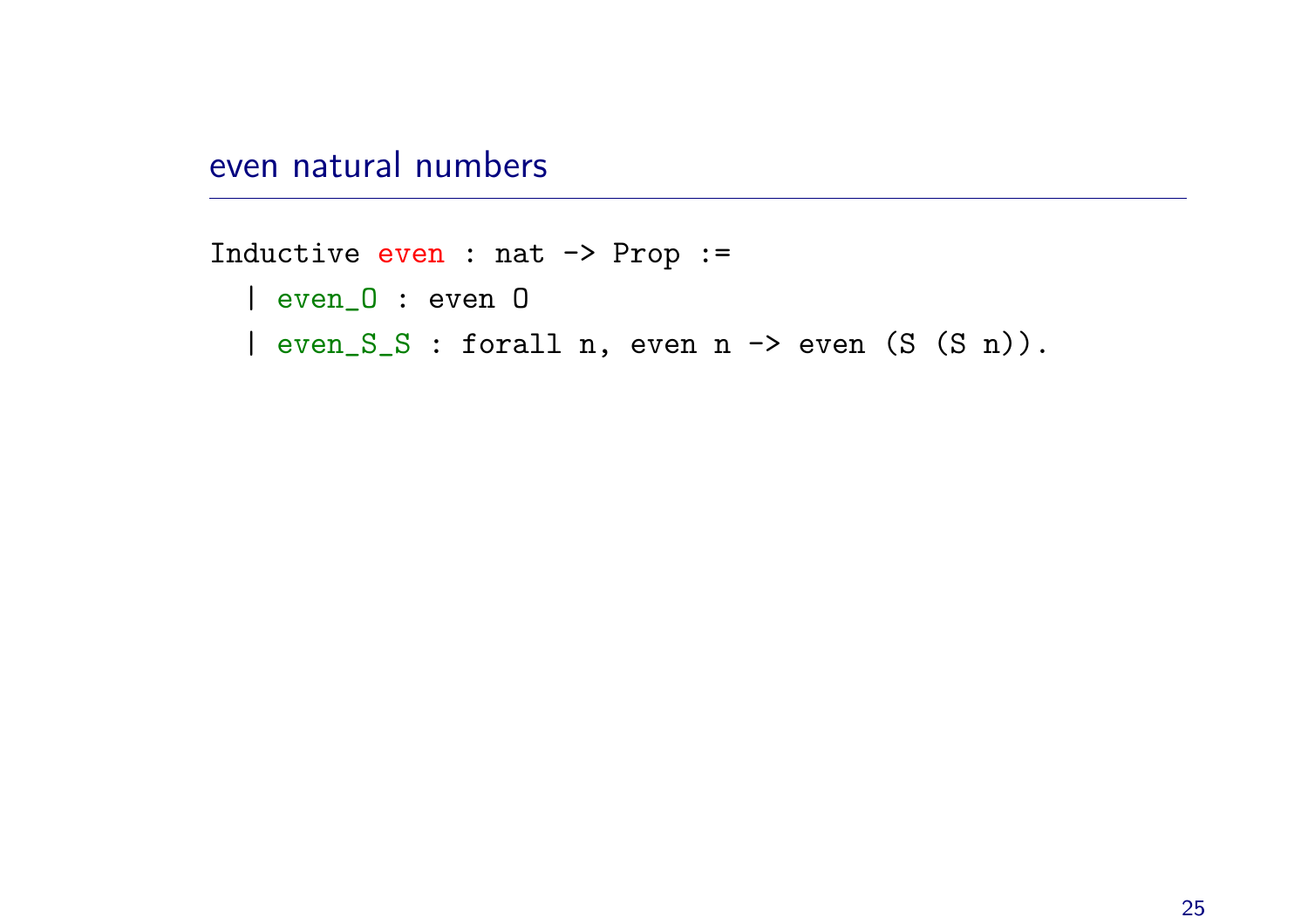even and odd natural numbers

```
Inductive even : nat \rightarrow Prop :=
  | even_O : even O
  | even_S : forall n, odd n -> even (S n)
with odd : nat \rightarrow Prop :=odd_S : forall n, even n \rightarrow odd (S \n n).
```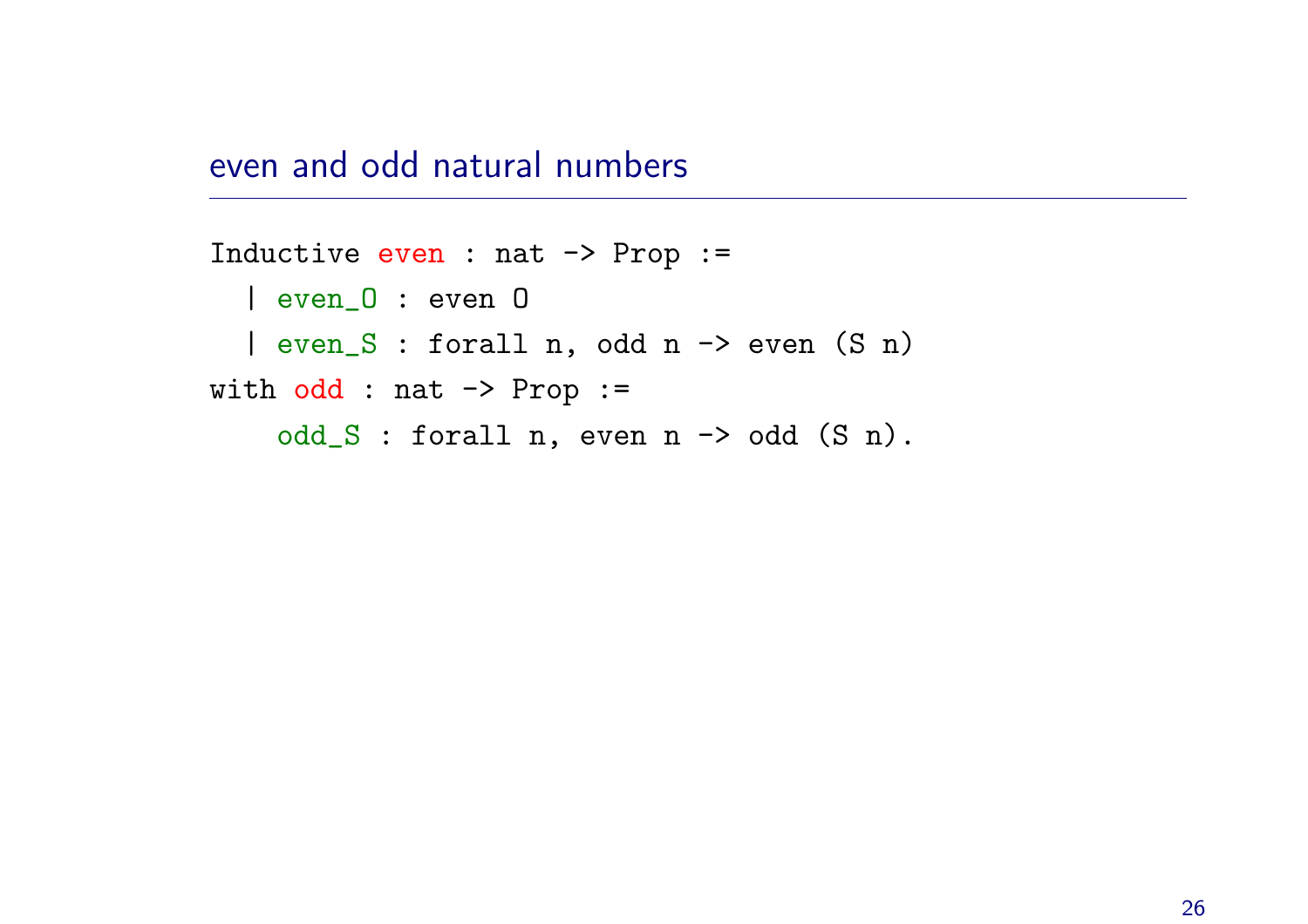$n \leq m$ 

Inductive  $le$  (n:nat) : nat  $\rightarrow$  Prop := | le\_n : le <sup>n</sup> <sup>n</sup> | le\_S : forall m:nat, le n m -> le n (S m).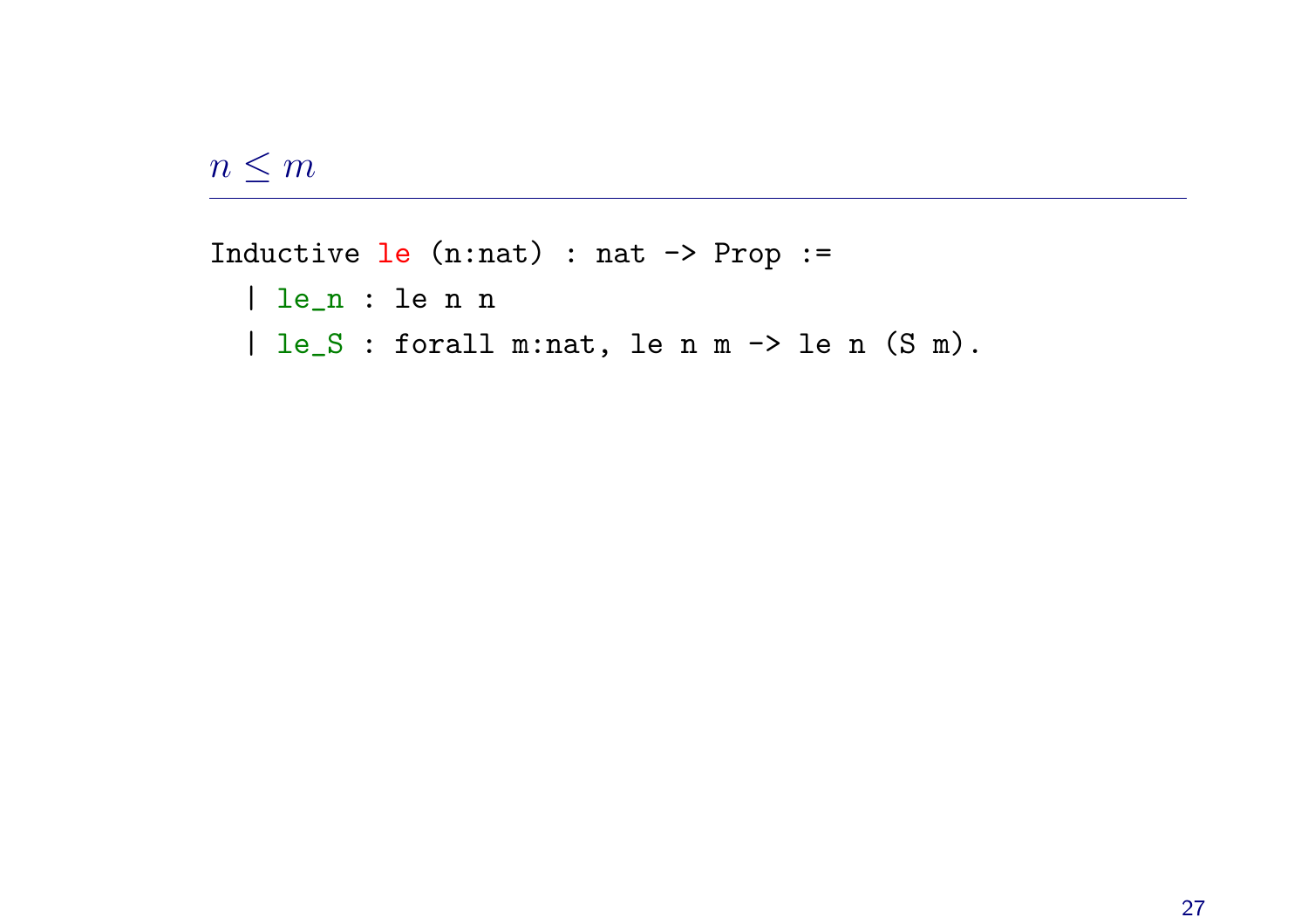### sorted lists of natural numbers

```
Inductive Sorted : natlist -> Prop :=
  | Sorted_nil : Sorted nil
  | Sorted_one : forall n : nat, Sorted (cons n nil)
  | Sorted_cons :
      forall (l : natlist) (n m : nat),
        Sorted (cons m 1) \rightarrow le n m \rightarrowSorted (cons n (cons m l)).
```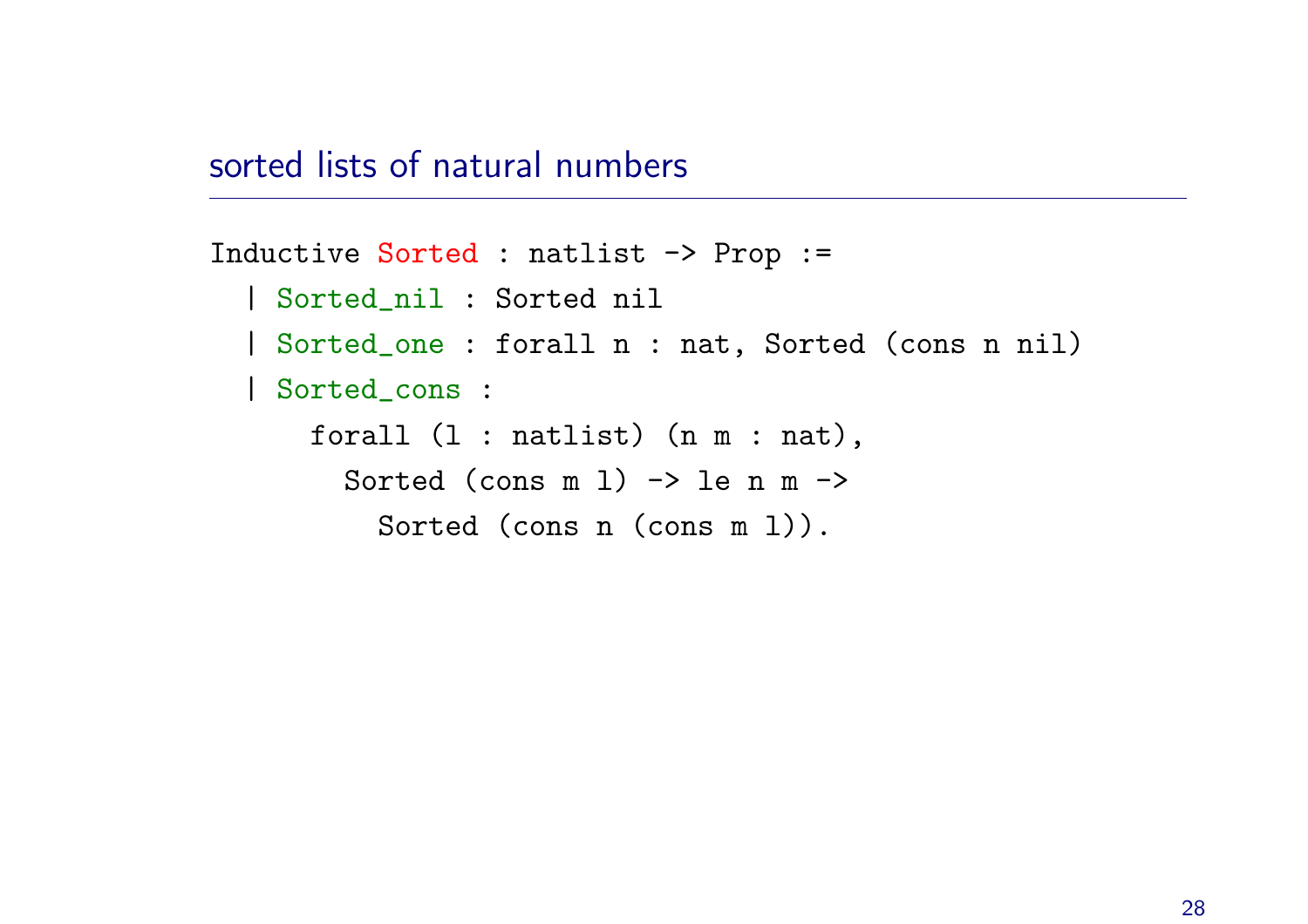Leibniz equality

Inductive eq  $(A : Set)$   $(x : A) : A \rightarrow Prop :=$ refl\_equal : eq A x x.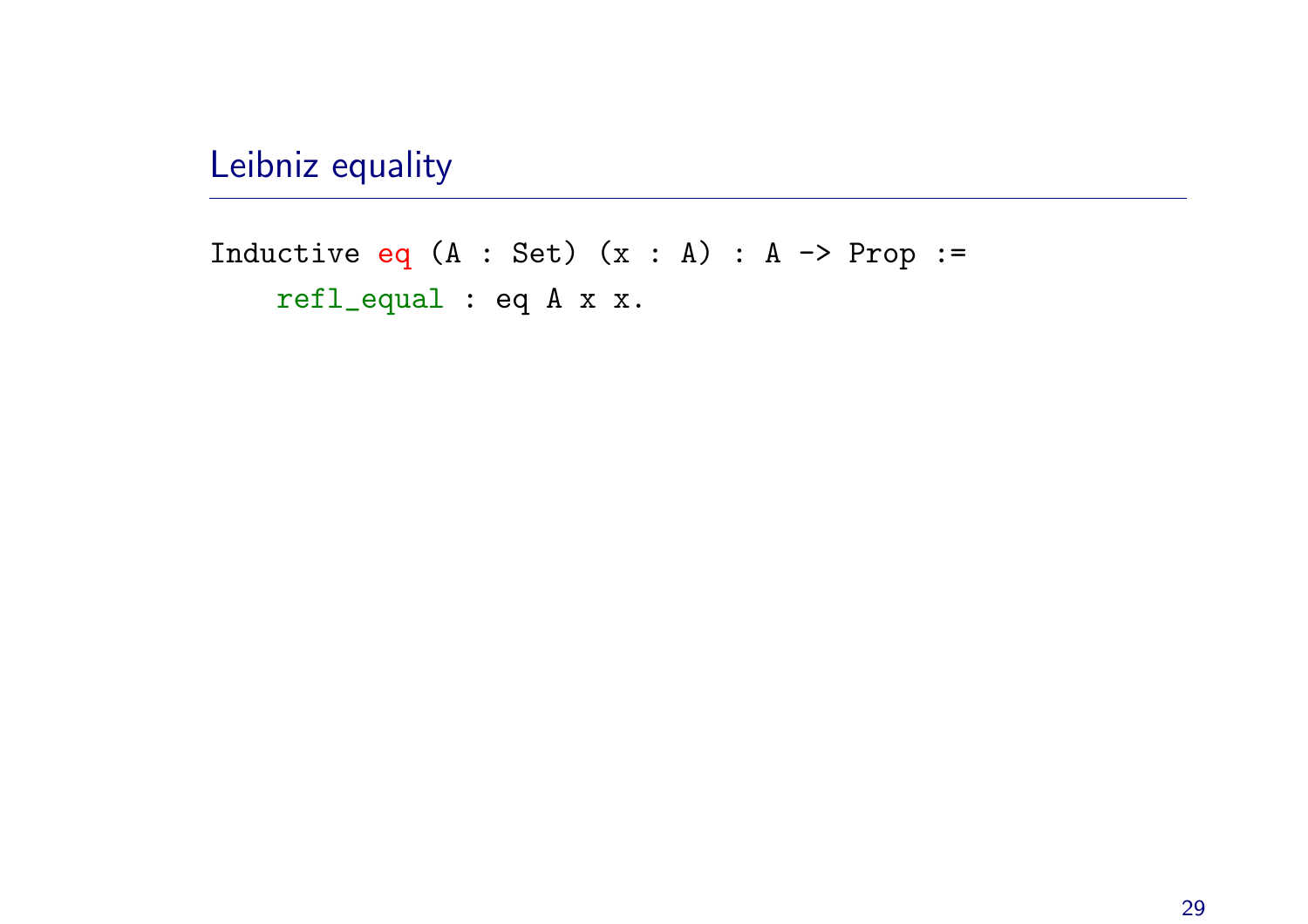### coq tactics

# applying the induction principle

- elim
- induction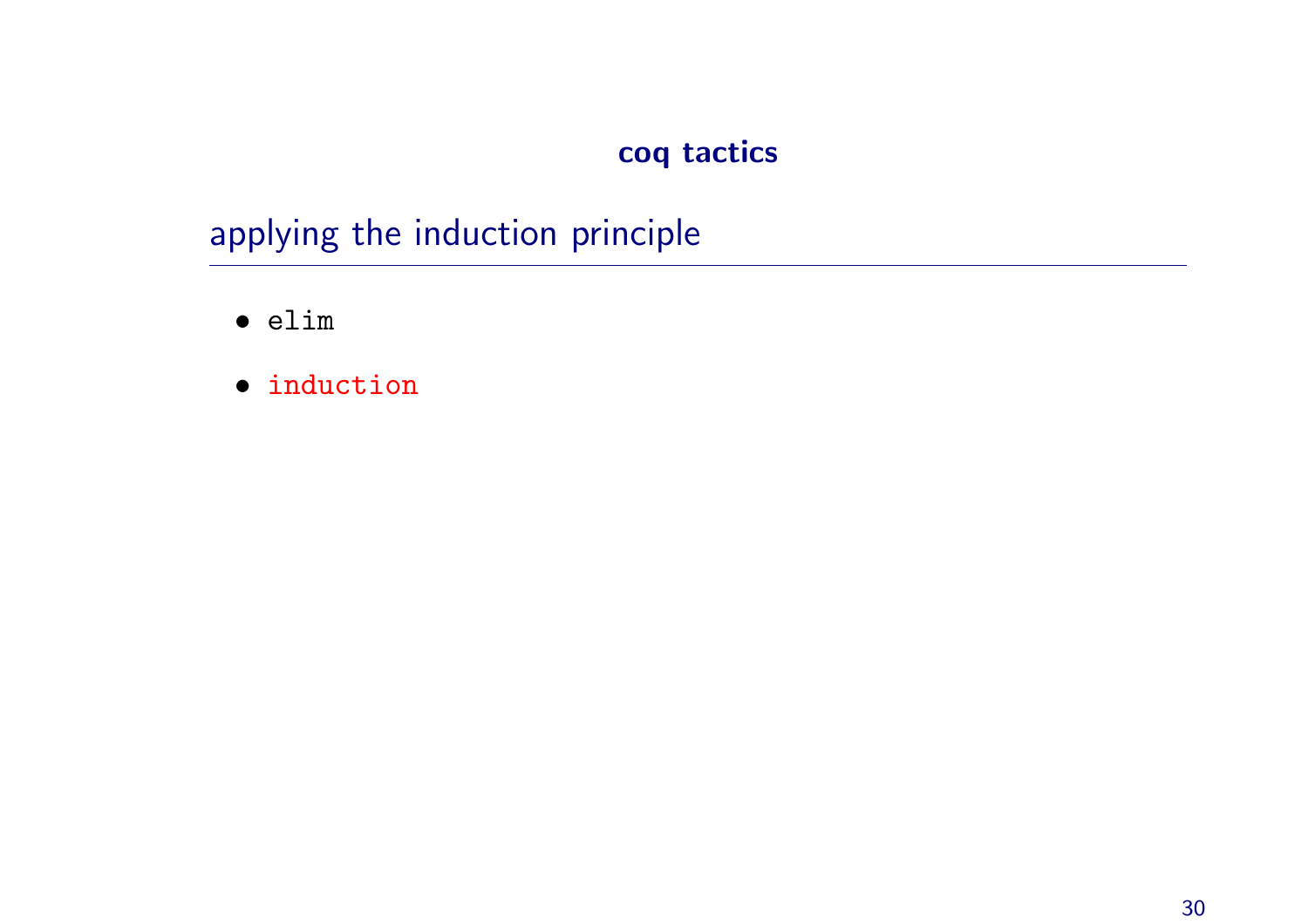## inversion

Lemma  $not\_even_1$ : "(even 1).

#### · inversion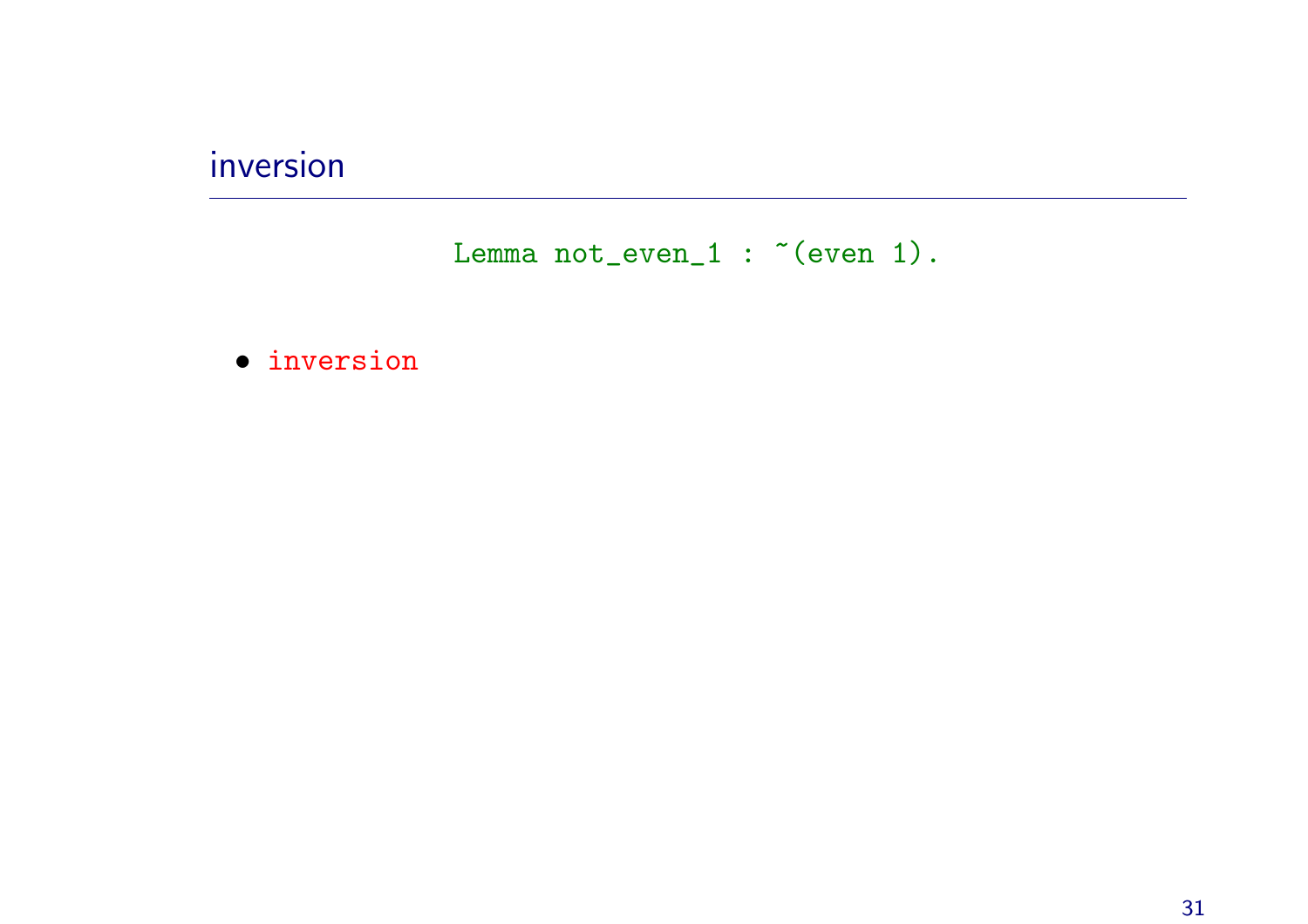#### what does inversion do?

#### abstract explanation

elimination proves universally quantified properties

$$
\forall x_1, \ldots, x_l \colon \mathbf{I}(x_1, \ldots, x_l) \Rightarrow P(x_1, \ldots, x_l)
$$

- $\bullet\,$  what to do with  $\mathtt{I}(t_1,\ldots,t_l)\Rightarrow P(t_1,\ldots,t_l)$  when  $t_i$  are not variables?
- $\bullet\,$  generalize to  $\forall x_1,\ldots,x_l$ . I $(x_1,\ldots,x_l)\Rightarrow P(x_1,\ldots,x_l)$
- what to do if the generalization does not hold?
- find another one which works:

$$
\forall x_1, \ldots, x_l \colon \mathbf{I}(x_1, \ldots, x_l) \Rightarrow (x_1, \ldots, x_l) = (t_1, \ldots, t_l) \Rightarrow P(t_1, \ldots, t_l)
$$